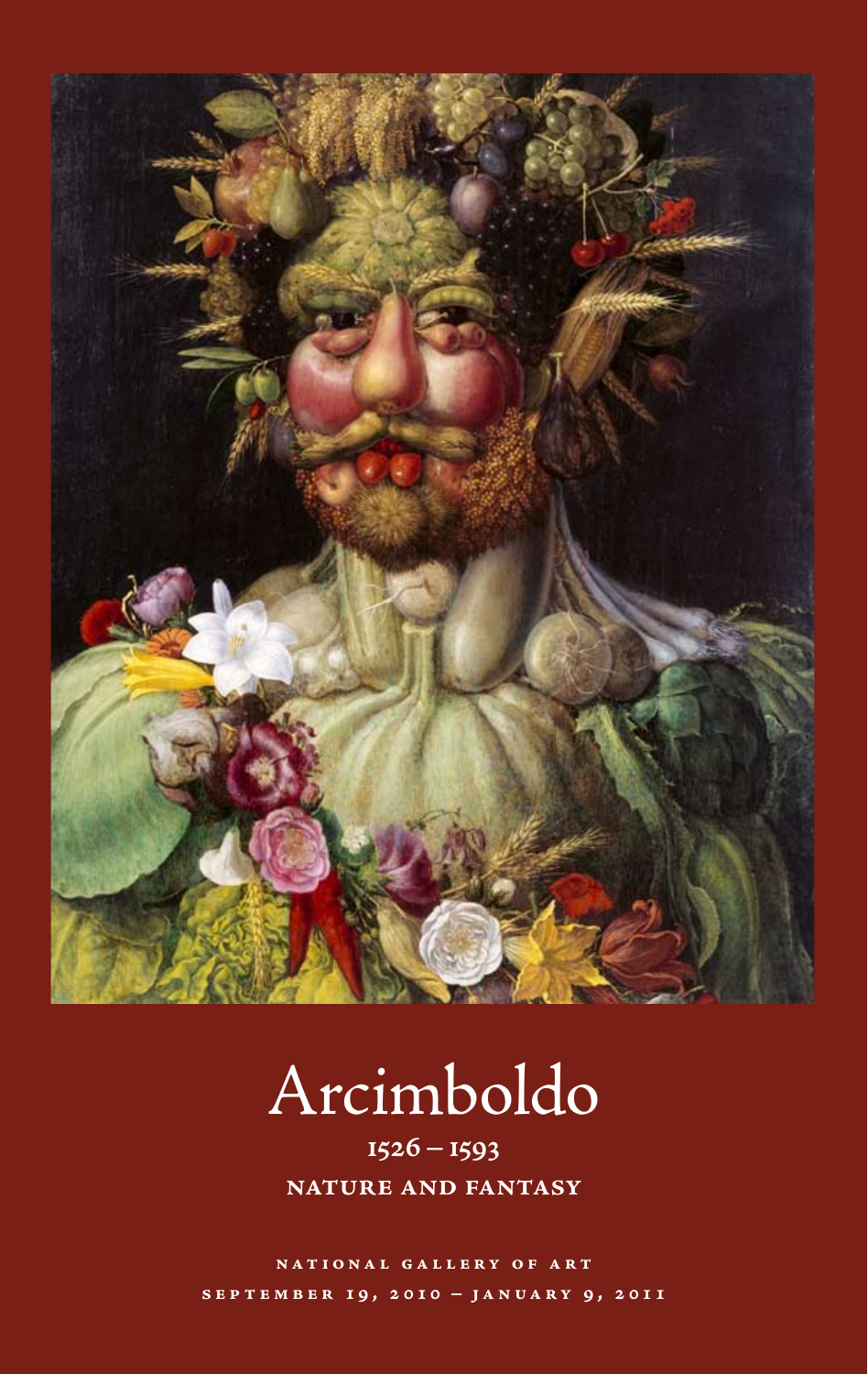





**fig. 2**



**fig. 1**

giuseppe  $\verb|ACIMBOLD0|,$ *Winter*, 1563

**fig. 2** giuseppe arcimboldo, *Spring*, 1563

**fig. 3** giuseppe arcimboldo, *Summer*, 1563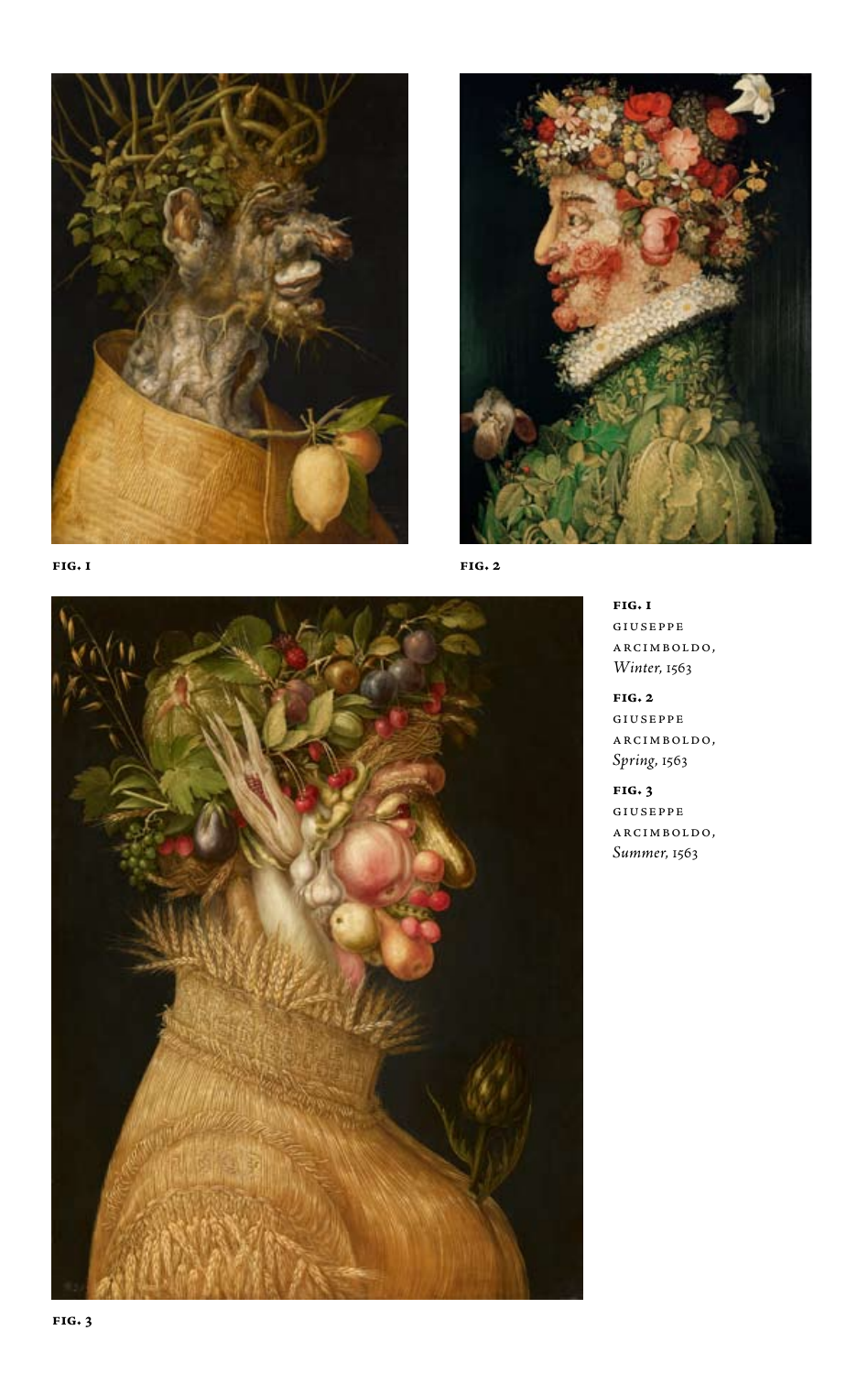## **INTRODUCTION**

Anyone looking at Arcimboldo's composite heads for the first time feels surprised, startled, and bewildered; our gaze moves back and forth between the overall human form and the richness of individual details until we get the joke and find ourselves amused, delighted, or perhaps even repelled. Any transformation or manipulation of the human face attracts attention, but the effect is accentuated when we are confronted with monsters where, instead of eyes, mouths, noses, and cheeks, we find flowers or cherries, peas, cucumbers, peaches, broken branches, and much else ( $FIGS. I - 3$ ). Arcimboldo's paintings stimulate opposing, irreconcilable interpretations of what we are seeing and thus are paradoxical in the truest sense of the word.

Soon forgotten after his death, Arcimboldo was rediscovered in the 1930s when the director of the Museum of Modern Art in New York, Alfred H. Barr, included the artist's paintings in the exhibition *Fantastic Art*, *Dada*, *Surrealism*. Ever since, Arcimboldo has been considered a source of inspiration for the surrealists and their successors. Art historians have also seen him as a typical representative of mannerism, a term used to describe an artistic style fashionable at European courts in the sixteenth and early seventeenth centuries. Mannerist painters rejected the rational, harmonious approach of much Renaissance art in favor of ambiguity, virtuosity, and elegance. Along with their patrons, they prized artifice, cleverness, obscure symbolism, and intellectual puzzles—all qualities found in Arcimboldo's paintings.

Arcimboldo's composite heads were already celebrated as *scherzi* (jokes) by his contemporaries, but they also reflect the serious scientific study of nature that was characteristic of the sixteenth century*.* The precision with which Arcimboldo rendered flora and fauna typifies contemporary botanical illustrations, such as those by Jacques Le Moyne (FIG. 4) and Domenico Buonvicini (fig. 5). In their quest for scientific accuracy, sculptors and ceramicists even incorporated casts of reptiles and fish made from actual specimens in their works  $(FIGS. 6, 7).$ 

## Nature Studies

The rise of the new sciences of botany, horticulture, and zoology in the sixteenth century focused artists' attention on the natural world to an extent not seen since antiquity. During the Renaissance, a renewed interest in the natural world had led artists to depict animals and plants with great accuracy, as seen in Dürer's *Tuft of Cowslips* (fig. 8). The study of flora and fauna intensified as a result of the sixteenth-century voyages of exploration and discovery to the New World, Africa, and Asia. The exotic plants and animals that explorers and traders brought to the courts of Europe created an explosion of interest in the study of nature. Specimens were examined and dissected. Artists captured not only the blossoms of flowering plants but also their stem and root structures.

Some of the finest Italian nature studies were created by Jacopo Ligozzi, who made a series of animal paintings similar to his later *Marmot* (fig.9)—for the Habsburg court of Maximilian<sup>II</sup> in Vienna. He then worked in Florence where he met the great naturalist Ulisse Aldrovandi, whose volumes on natural history were illustrated with engravings, including several after drawings by Arcimboldo.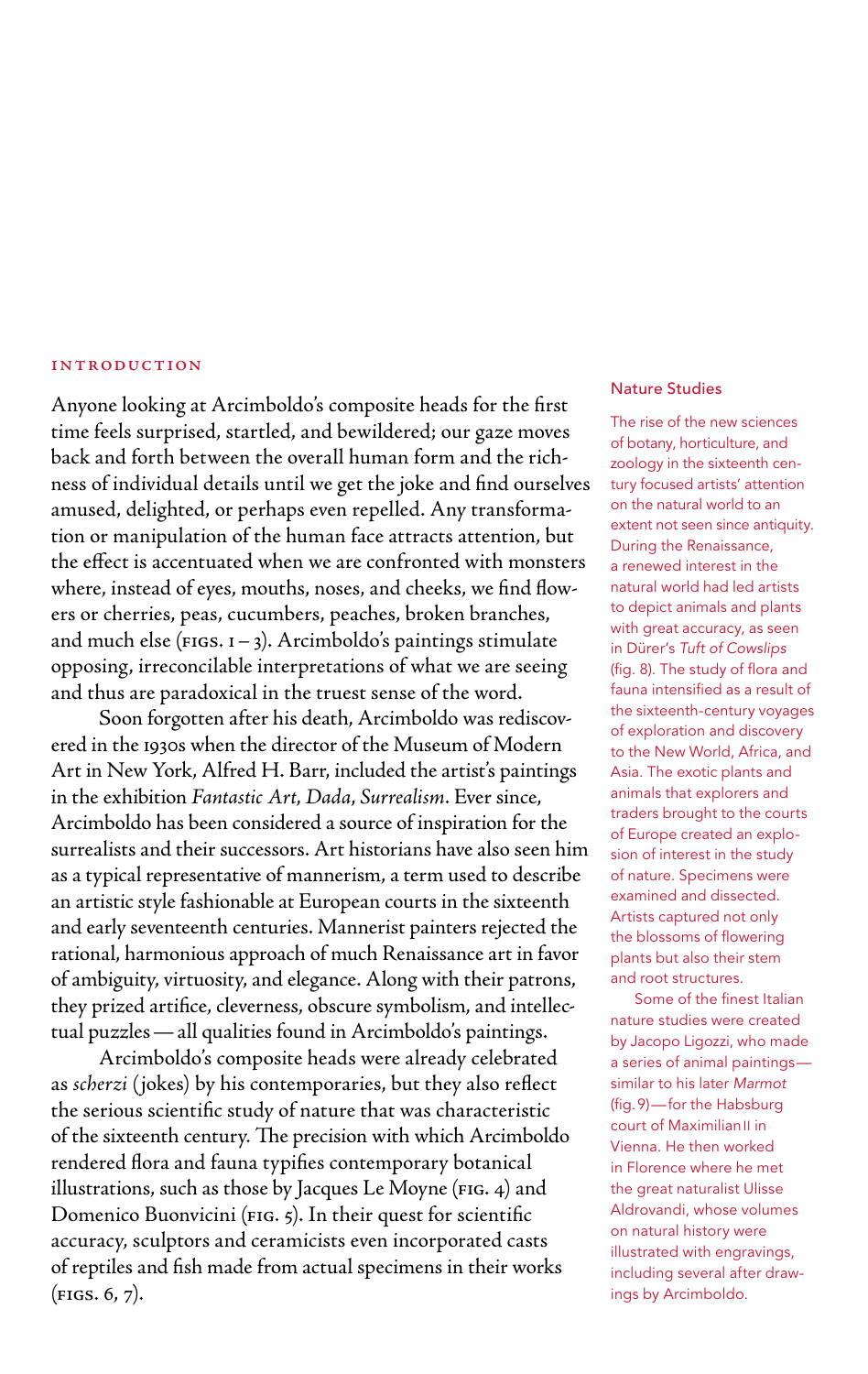

**fig. 4**



**fig. 7**



**fig. 5**





**fig. 8**

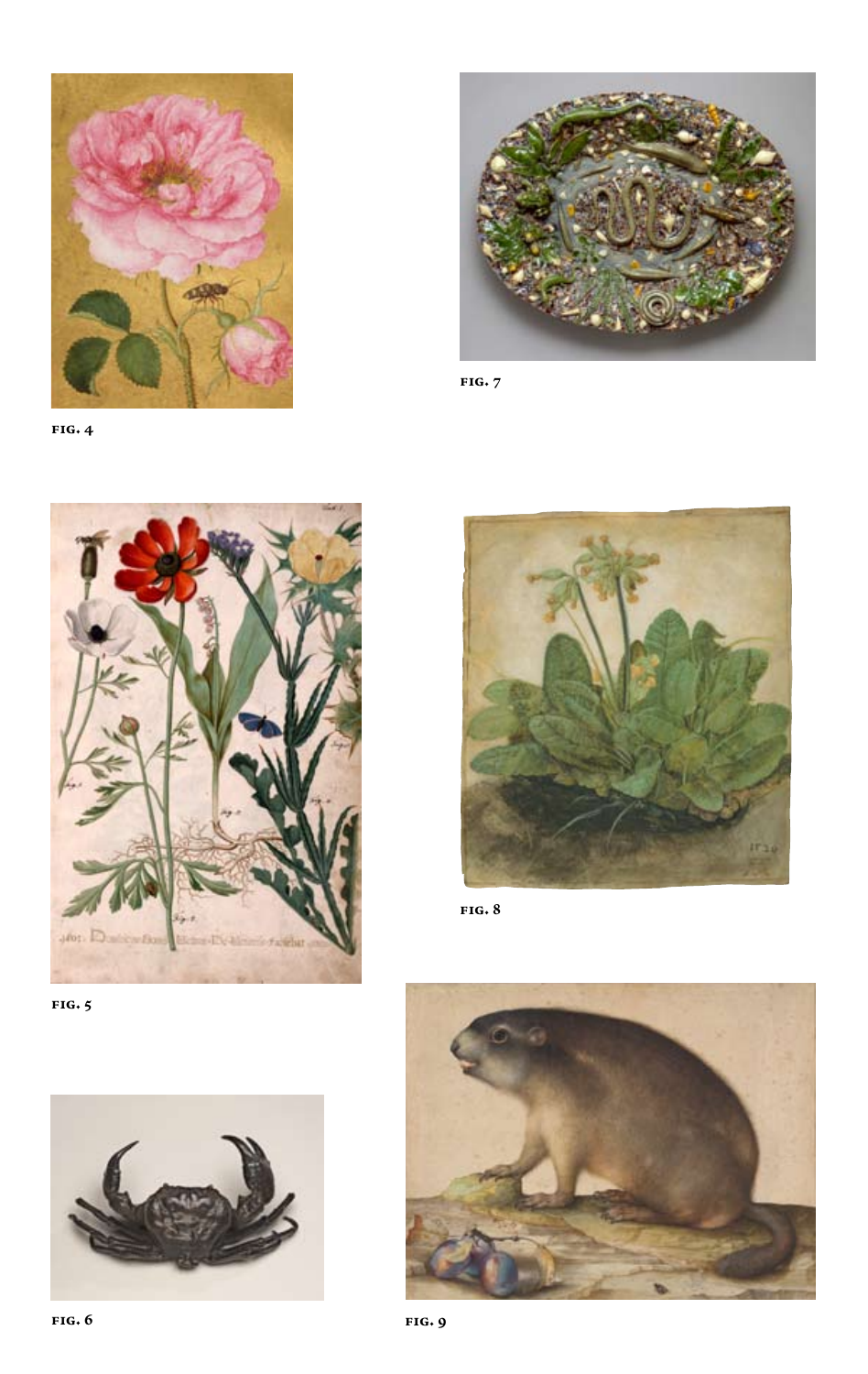

**fig. 10**



**fig. 11**





**fig. 13**

**fig. 4** jacques le moyne de morgues, *Damask Rose*, c. 1570

**fig. 5** domenico buonvicini, *Florilegium (Title Page)*, 1601

**fig. 6** paduan, *Box in the Form of a Crab*, early 16th century

**fig. 7** bernard palissy, *Platter*, last quarter of the 16th century

**fig. 8** albrecht dürer, *Tuft of Cowslips*, 1526

**fig. 9** jacopo ligozzi, *A Marmot with a Branch of Plums*, 1605

**fig. 10** leonardo da vinci, *Grotesque Head of an Old Woman*, c. 1490–1510

#### **fig. 11**

leonardo da vinci, *Snub-Nosed Old Man*, c. 1490–1510

**fig. 12** joris hoefnagel, *Elephant*, c. 1575/1580

**fig. 13** hans hoffmann, *Red Squirrel*, 1578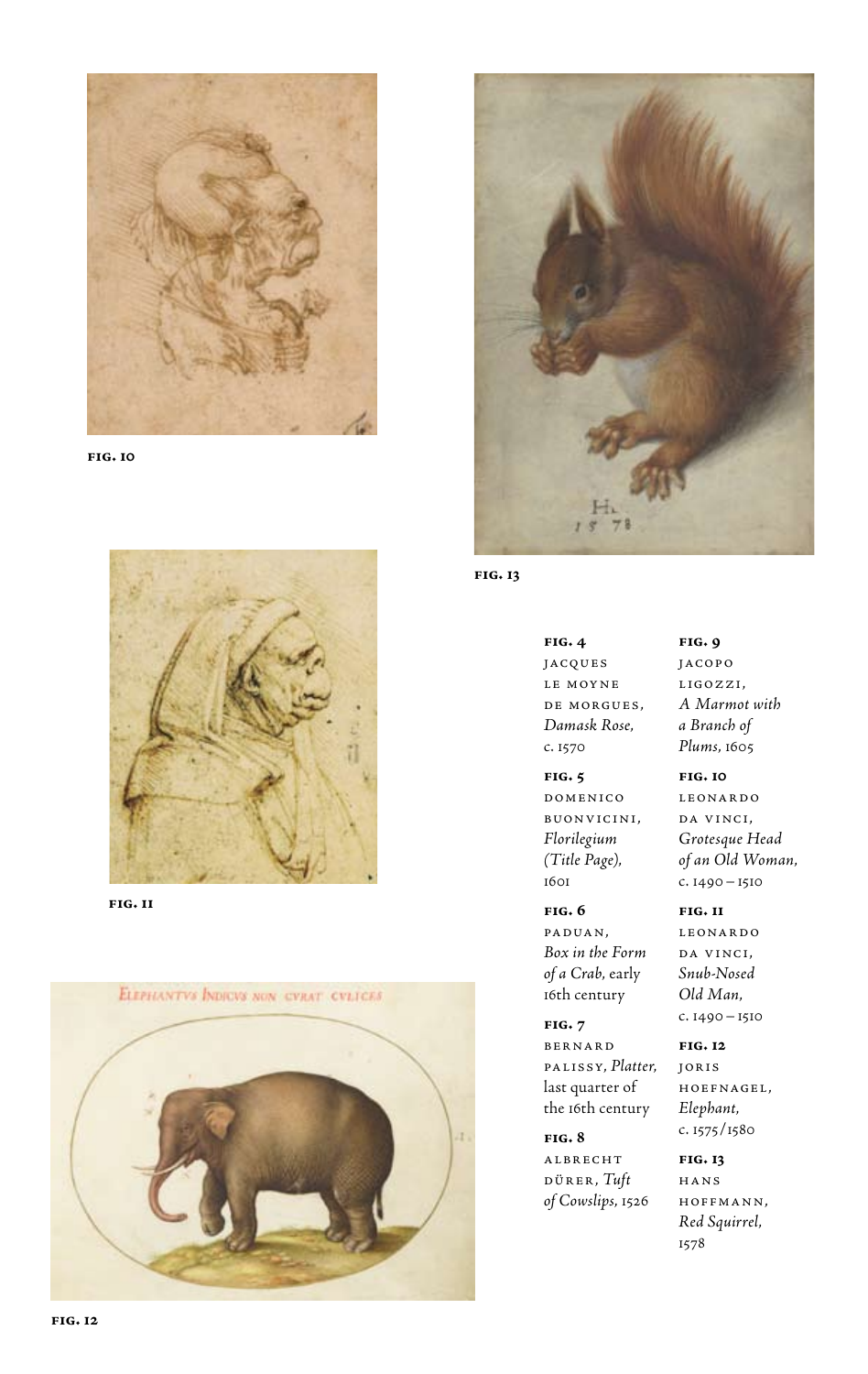## **BIOGRAPHY**

Giuseppe Arcimboldo was born in Milan in 1526, the son of the painter Biagio, and was active there and in the nearby cities of Como and Monza before moving to Vienna, the seat of the Holy Roman Empire, in 1562. He was appointed court painter and portraitist to Maximilian II, who became emperor in 1564. After the emperor's death in 1576, Arcimboldo was retained by the emperor's son and successor, Rudolf II. When the imperial residence was moved from Vienna to Prague in 1583, the artist emigrated there as well. In 1585 he began petitioning to return to his homeland, a request that was granted in 1587. Arcimboldo, then sixty-one years old, returned to Milan, though he had not yet been released from his service to Rudolf II. The artist continued working on paintings for the emperor as well as on other commissions, and in 1592 Rudolf II appointed him a Palatine count. Arcimboldo died the following year from kidney failure.

## early career

The artist was already thirty-six years old when he left Milan, the capital of Lombardy, and he had the city and its culture to thank for his artistic education and career. Lombardy is considered the cradle of naturalism, a mode of artistic expression based on the direct observation of nature and shaped by Leonardo da Vinci, who spent seventeen years in Milan as court artist to Duke Ludovico Sforza. Leonardo's studies of nature in all its variety profoundly influenced Milanese artists, and his style dominated the artistic scene well beyond the middle of the sixteenth century. Leonardo's "grotesque" heads of old men and women, which he had intended to serve as material for a treatise on physiognomy, are considered an essential source of inspiration for Arcimboldo's bizarre paintings (figs. 10, 11).

Like his father, Arcimboldo was active in the workshop of Milan Cathedral, where he is documented between 1549 and 1558. In addition to making designs for stained-glass windows, he executed frescoes, banners, coats of arms, and much more, although with the exception of a few of the windows, none of

## Maximilian II

Maximilian II (1527–1576) of the Austrian House of Habsburg became Holy Roman Emperor in 1564. From Vienna, he ruled over Austria, Germany, Bohemia, Hungary, and other parts of eastern Europe. As a young man, Maximilian was educated in Madrid at the court of his uncle, Charles V. When he returned home, his entourage included an elephant, the first ever seen in Vienna. Maximilian, a Catholic, was known for his policy of religious tolerance toward Protestantism as well as for his sharp intellect, pacifist tendencies, and linguistic proficiency (he was fluent in six languages). He was particularly interested in the natural sciences and attracted eminent botanists and other scientists to his court. The botanical gardens and zoos that he established on his estates would have allowed Arcimboldo to study firsthand many of the species of plants and animals that appear in his paintings.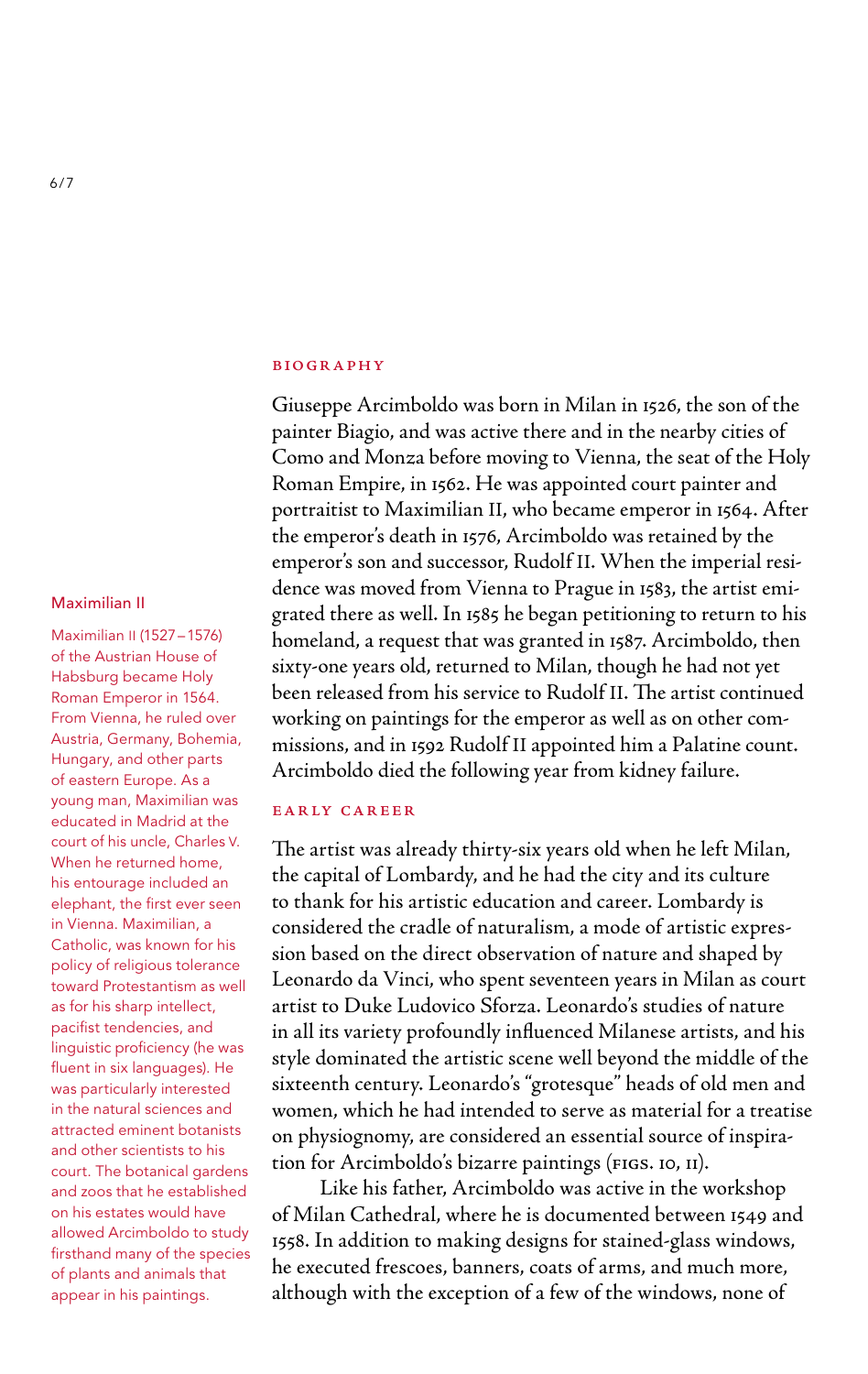this work has survived. Beginning in 1556 he worked on frescoes in the Cathedral of Monza, and in 1560 he delivered a cartoon for a tapestry to the Como Cathedral. As most of these were designs for works carried out in different media by other artists, they give no convincing idea of Arcimboldo's own style.

How Arcimboldo achieved such fame that Maximilian summoned him to Vienna remains a mystery. Perhaps he had already made a name for himself in Milan as an illustrator of flora and fauna in the tradition of Leonardo. Among Arcimboldo's studies of animals, birds, and plants recently discovered in albums in libraries and museums in Vienna, Dresden, and Bologna, there is a drawing of salamanders and a dead chameleon dated 1553, when Arcimboldo was still living in Milan. Additional studies are dated 1562, the year of his arrival in Vienna. As these early drawings demonstrate, his activity as an illustrator of natural specimens was an essential prerequisite for the creation of his composite heads of the Four Seasons and Four Elements.

## the four seasons

Arcimboldo created for Maximilian II a series of allegorical paintings of the Four Seasons, all depicted as profile busts. *Winter* (FIG. 1) and *Summer* (FIG. 3) date to 1563, the year after he arrived in Vienna, and the same is probably true of *Spring* (fig.2). *Autumn* is lost but known from a copy by Arcimboldo himself (fig. 20). *Winter,* one of the most expressive heads, is reminiscent of Leonardo's grotesques: out of an ancient, gnarled tree trunk, the nose and ear emerge as remnants of broken branches, the narrowed eye is created by a crack in the bark, and a tree fungus forms the lips. The bristly hair is a tangle of boughs entwined with ivy. A twig with a dangling lemon and orange protrudes from the figure's chest. Woven into the straw mantle are fire strikers, symbols of the chivalric Order of the Golden Fleece, which was under Habsburg leadership. The large M, partially visible at the back of the cloak, alludes to Maximilian II, whose tomb was recently found to contain a mantle with a similar M woven into it.

## Leonardo's Grotesque Heads

Leonardo da Vinci (1452– 1519), Arcimboldo's predecessor in Milan, devoted considerable time as court artist to physiognomic studies. They include small, rapidly executed pen-and-ink sketches of grotesque heads drawn from his imagination. Representing manifold types of ugliness, they are composed of exaggerated features, such as a hooked nose, bulging forehead, or receding chin, that recur in various combinations. In light of the Renaissance equation of virtue with beauty, Leonardo's grotesque heads have the negative connotation of evil. Anticipating Arcimboldo, they were also clearly intended to be humorous. Leonardo's grotesque heads were much admired by his contemporaries. In particular, the master's pupil and heir, Francesco Melzi (1493–c. 1570), made faithful copies that circulated widely and inspired later generations of artists. Arcimboldo was no doubt familiar with this tradition of grotesque heads going back to Leonardo.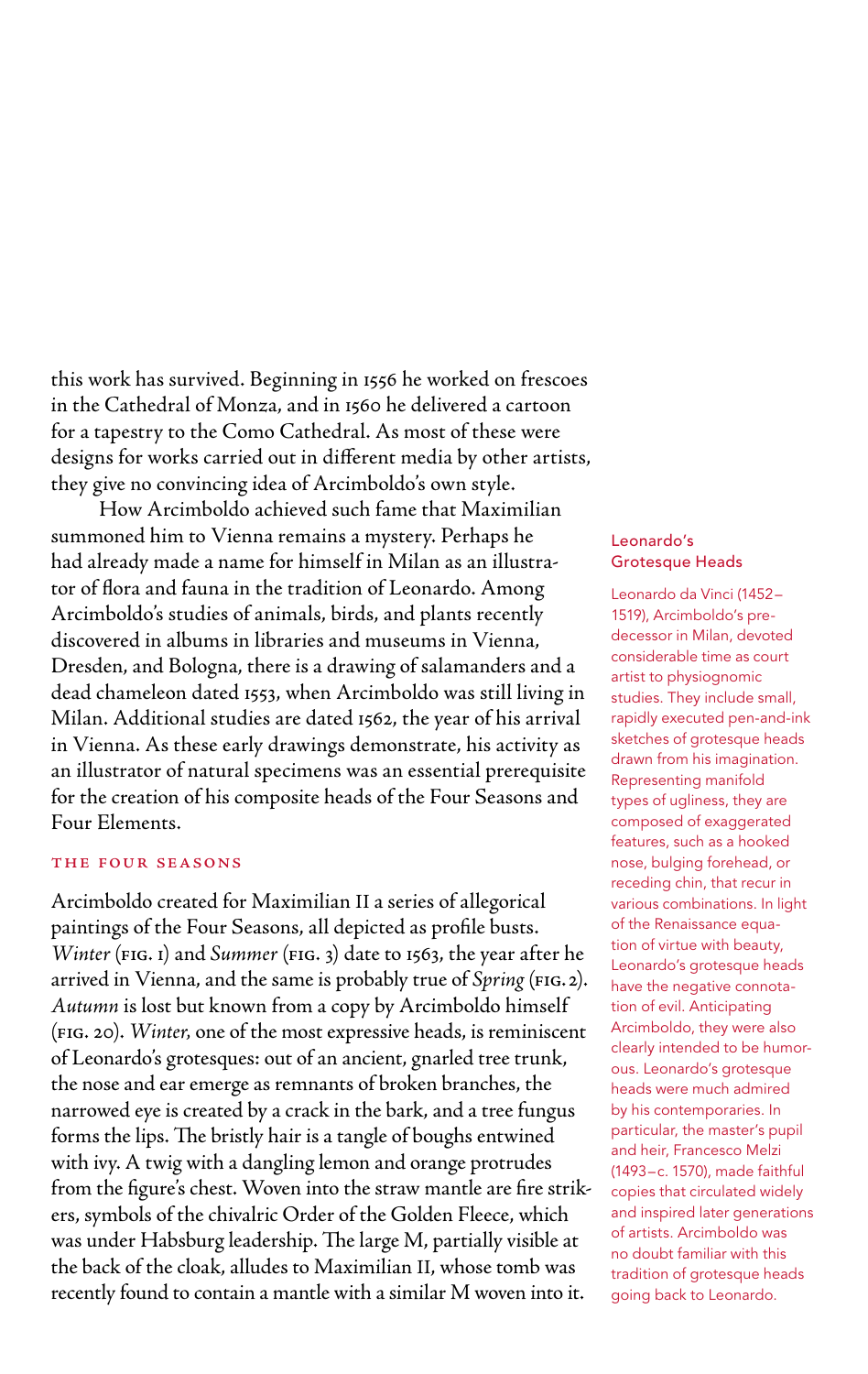In the case of *Spring*, blossoms make up the head, and leaves form the shoulder and chest. The lips and teeth are delicately rendered; special accents include the lily as a hat feather and the iris as a chest medallion. In all, eighty different varieties of flowering plants have been identified in the work. Because they do not all bloom at the same time of year, Arcimboldo must have prepared studies of the individual species when each one blossomed, and then put them together in the painting.

*Summer,* with its luxuriant display of fruit, vegetables, nuts, and grains, can be viewed almost as a guide to what foods would have then been locally available. The artist also included rare varieties imported from the New World, such as corn (not cultivated in Europe until 1525) or eggplant, first cultivated in Andalusia, but which came from Africa and Arabia and was unusual in northern Europe. The artist's signature and date are artfully "woven" into the figure's straw coat, probably an allusion to the ancient Roman author Pliny the Elder's reference to the classical Greek painter Zeuxis, who became so wealthy that he had his name woven into his outer garments in golden letters.

Maximilian made his court a center of scientific study, bringing together scholars from across Europe. He established botanical and zoological gardens with elephants, lions, and tigers that caused a sensation. Surviving letters reveal how impatiently the emperor awaited the delivery of new kinds of animals. A particularly rare Aplomado falcon arrived from Spain in 1575, and Arcimboldo immediately painted its "portrait." Although some artists, such as Joris Hoefnagel, delighted in depicting exotic creatures (fig. 12), the most captivating nature studies often featured common species, such as Hans Hoffmann's *Red Squirrel* (fig. 13). Plants were carefully observed and drawn, as Maximilian was particularly interested in their healing powers. Artists throughout Europe were hired to render plants, fish, birds, and mammals with the utmost realism so that each species could be classified and clearly distinguished from others. Therefore, when Arcimboldo allowed a rare Persian lily to wilt because he preferred to attend a wedding, he was seriously reprimanded.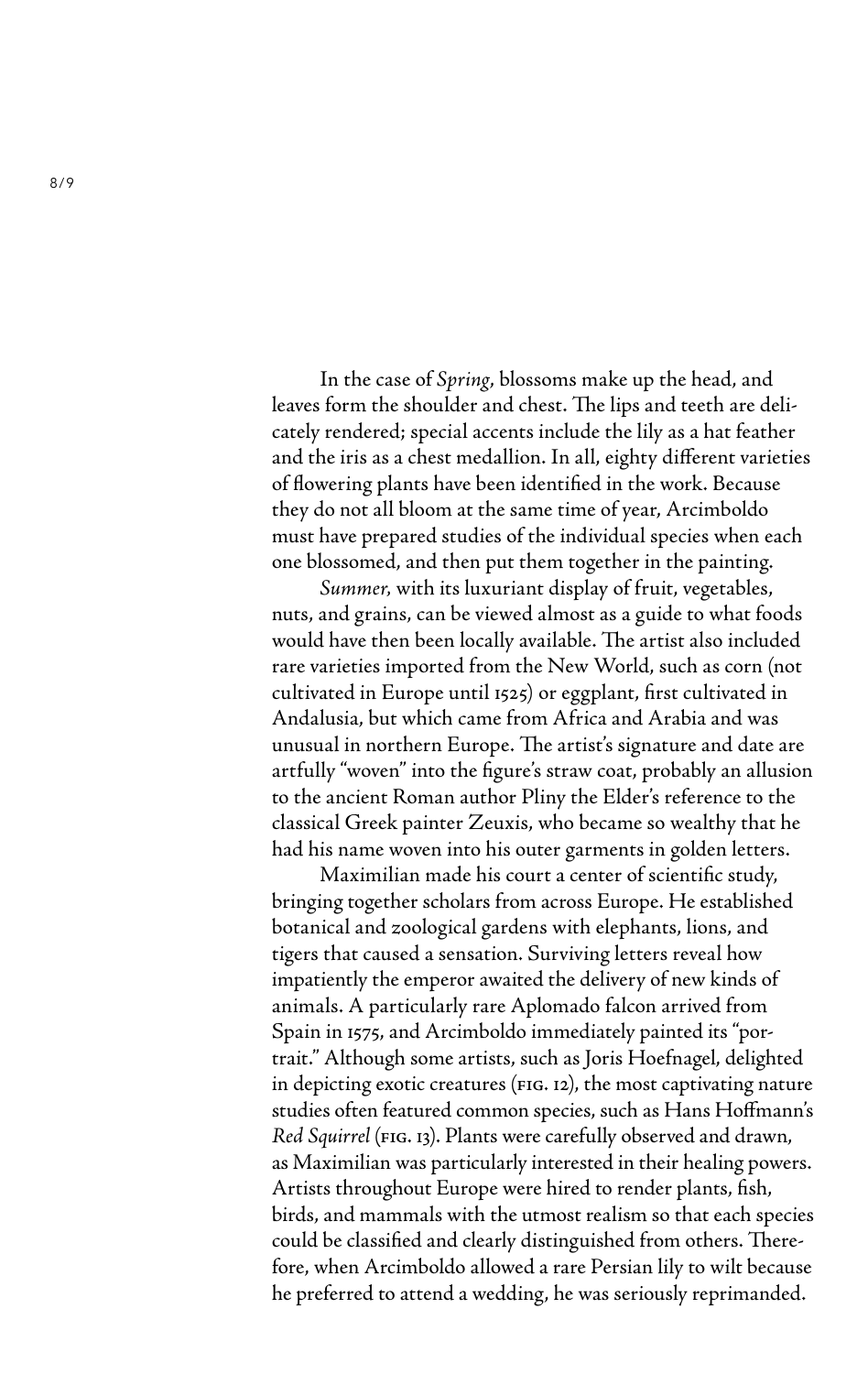## the four elements

Arcimboldo also created for Maximilian a series of paintings personifying the Four Elements—Earth, Air, Fire, and Water—which were believed in antiquity to compose all matter. The series is among Arcimboldo's most extraordinary creations. Like the Seasons, the Elements are represented as profile portraits. The two series were evidently intended to be paired with each other, with *Air* associated with the warm breezes of spring, *Fire* with the heat of summer, *Earth* with the dryness of autumn, and *Water* with the dampness of winter.

*Earth* (FIG. 14) consists of a myriad of intertwined mammals, for which many of the preparatory drawings have survived, including those for the wild boar, elk, red deer, fallow deer, and black buck. In the painting, Arcimboldo's animals assume complex positions in order to form, for example, the eye or the neck. Several details make unambiguous reference to the House of Habsburg, such as the crown-forming antlers, the lion skin of Hercules, and the ram skin symbolizing the Order of the Golden Fleece. The allegory of *Air* is known only from copies, as Arcimboldo's original version has not survived. The portrait is made up entirely of birds, with special prominence given to the imperial eagle and the peacock, both of which symbolize Maximilian and the House of Habsburg.

In *Fire* (fig. 15) the crown of hair blazes away above the assemblage of fire-making instruments that constitute this profile bust. The cheek is a large flint, and the neck and chin consist of a burning candle and an oil lamp. Fire strikers shape the nose and ear. Kindling chips infused with wax form the mustache, and the eye is a candle stub. The chest is fashioned out of firearms: gun barrels, cannons, and a gunpowder scoop; above them lies the collar of the Golden Fleece, with the pendant double eagle of the House of Habsburg referring to Maximilian.

The profile head of *Water* (FIG. 16) contains more than sixty different fish and aquatic animals, most of which are of Mediterranean origin. The scale of the creatures depicted is inaccurate. The walrus and monk seal are extremely small in comparison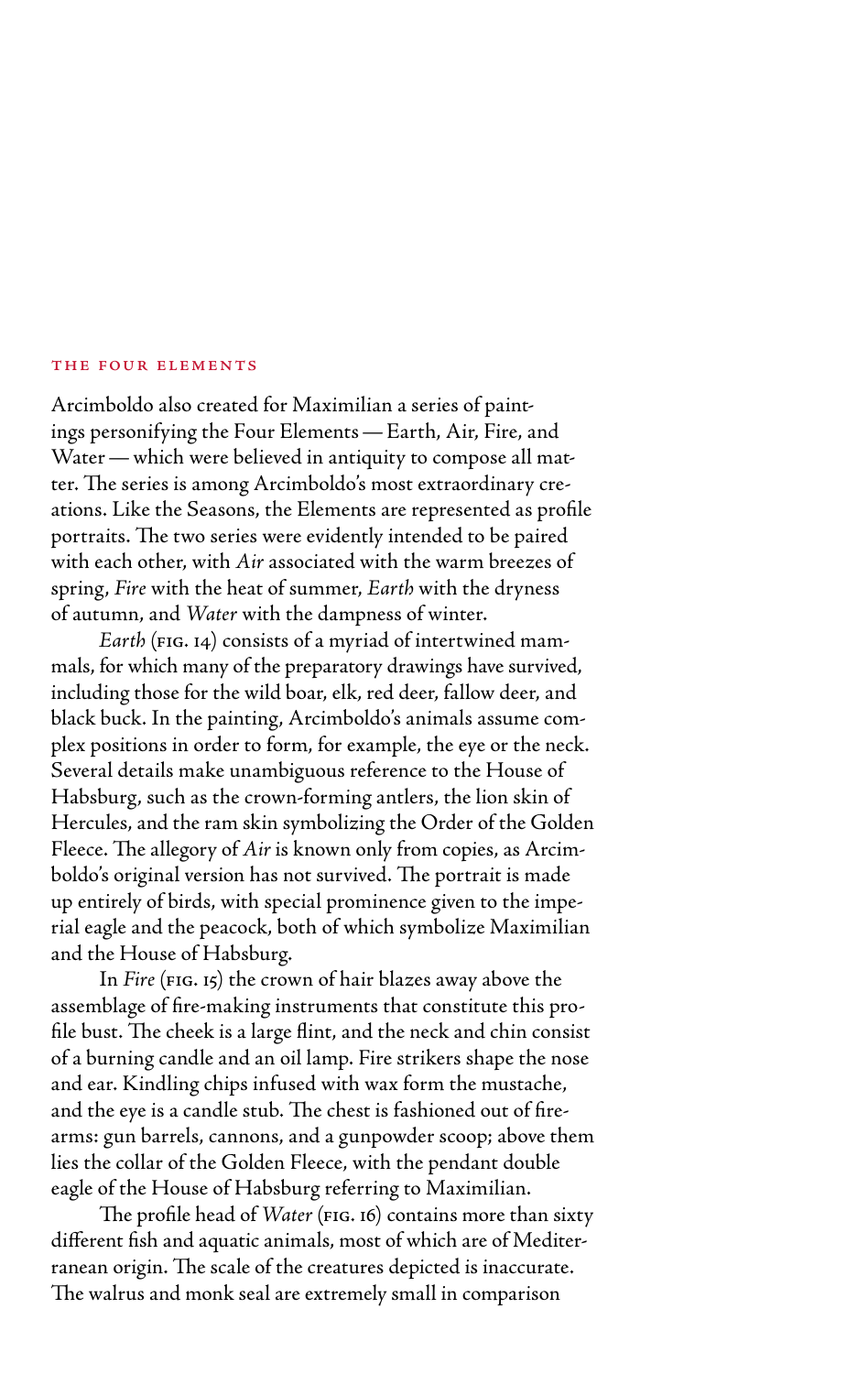





**fig. 14** giuseppe arcimboldo, *Earth*, 1566(?)

**fig. 15** giuseppe arcimboldo, *Fire*, 1566

**fig. 16** giuseppe arcimboldo, *Water*, 1566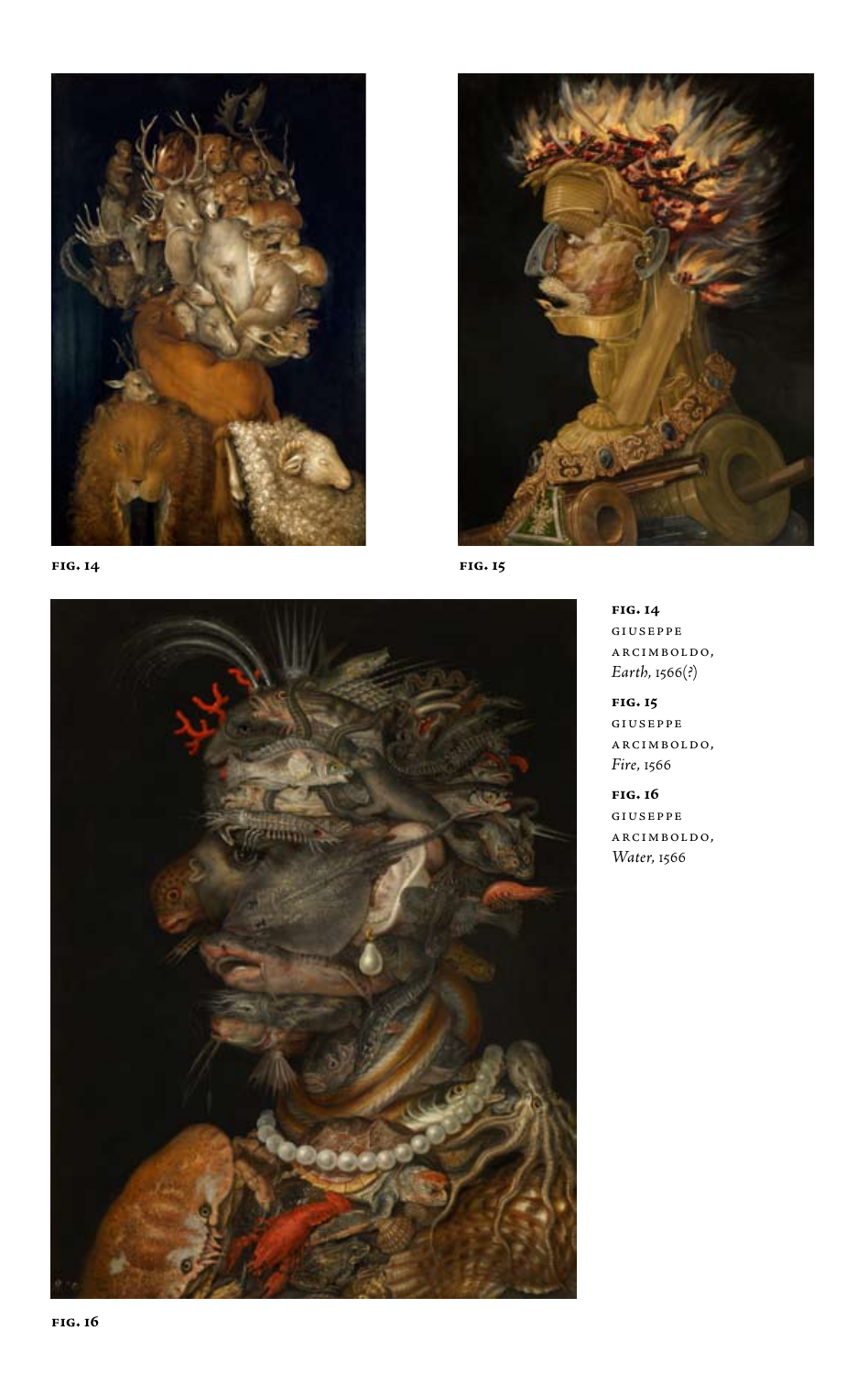to the sea horse, just as Arcimboldo's crab is too large in comparison to the turtle that forms part of the figure's chest. The wittiness of the composition is striking, as, for instance, in the way the open jaw of a shark forms the mouth and the eye actually belongs to an ocean sunfish.

These paintings of the Seasons and the Elements appear to be an encyclopedia of the plants and animals that Maximilian acquired for his botanical garden and menagerie, all of which were studied by court scientists. That Arcimboldo chose to represent flora and fauna as allegories of the Seasons and the Elements was not unusual for the time. What was new was to present these allegorical images as composite heads, although the basic principle of the composite head precedes Arcimboldo. We can find heads assembled from diverse objects in ancient and Renaissance art, on medals portraying famous literary figures, and even on majolica plates. According to the sixteenth-century art historian Giorgio Vasari, Renaissance artists also played creatively with comestibles, and during carnival celebrations people occasionally wore edible goods on their heads. Arcimboldo drew on all these ideas to create his ingenious paintings.

Arcimboldo must have wanted to express his delight and gratitude at being able to serve a patron of the arts such as Maximilian, and he sought to do so in a highly original way that emphasized his own particular artistic abilities. But he evidently proceeded cautiously: the symbolic references to the Habsburgs are restrained in the Seasons series, becoming overt only in the later Elements. Still, Arcimboldo may not have been confident that his monstrous creations would be understood as praise of the ruler, and he likely solicited the help of humanist scholar Giovanni Battista Fonteo. In 1566 Arcimboldo returned to Italy for several months. On New Year's Day in 1569, after the artist was back at the Viennese court, he presented the emperor with both series—the Four Seasons and the Four Elements—along with an effusive poem by Fonteo, who probably accompanied Arcimboldo when he returned from Milan. In the more than 308 stanzas of this hymn of praise, Fonteo interprets the paintings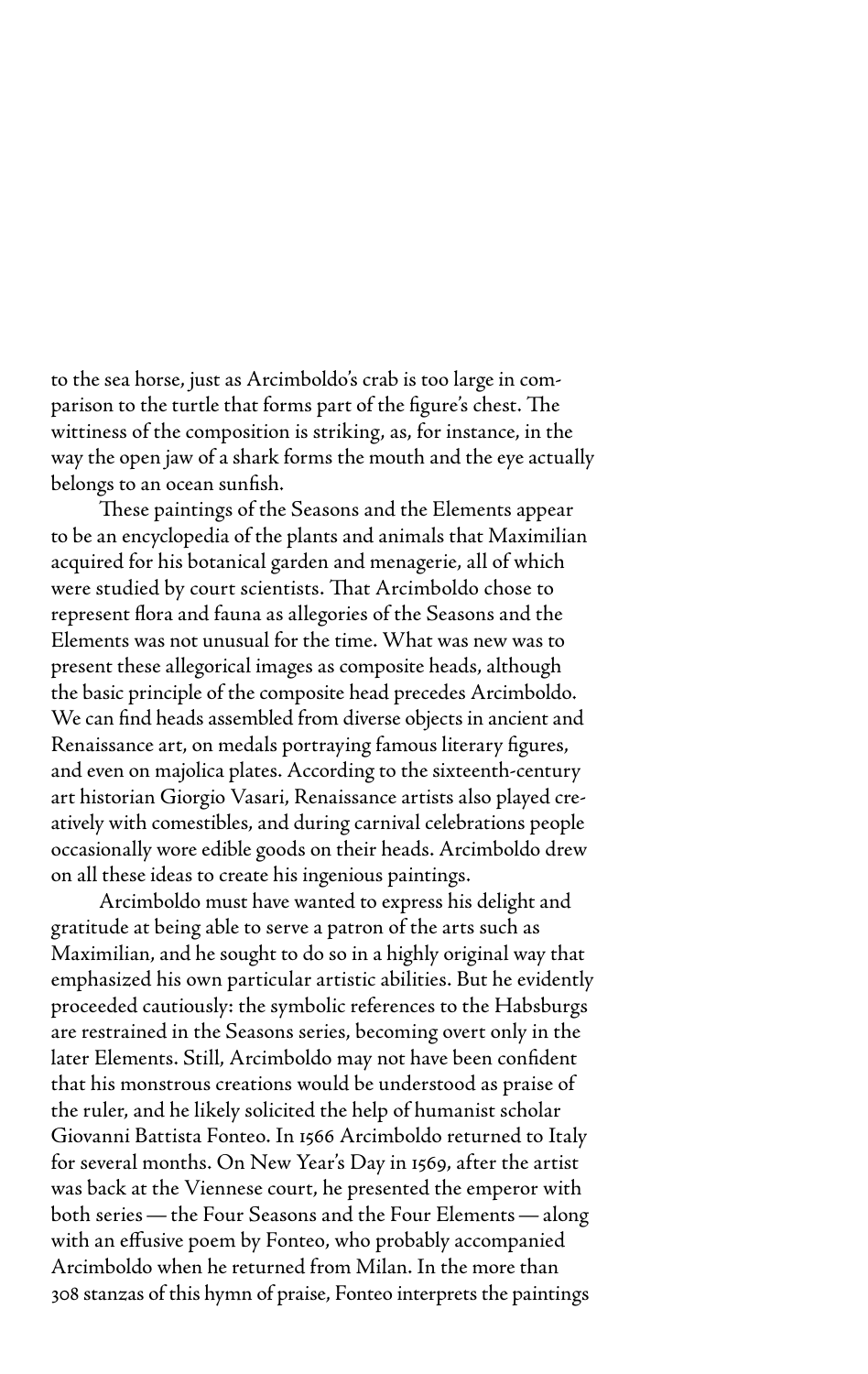12/13

**fig. 17** giuseppe arcimboldo, *Winter*, 1573

**fig. 18** giuseppe arcimboldo, *Spring*, 1573

## **fig. 19** giuseppe arcimboldo,

*Summer*, 1573

**fig. 20** giuseppe arcimboldo, *Autumn*, 1573



**fig. 17**





**fig. 18**

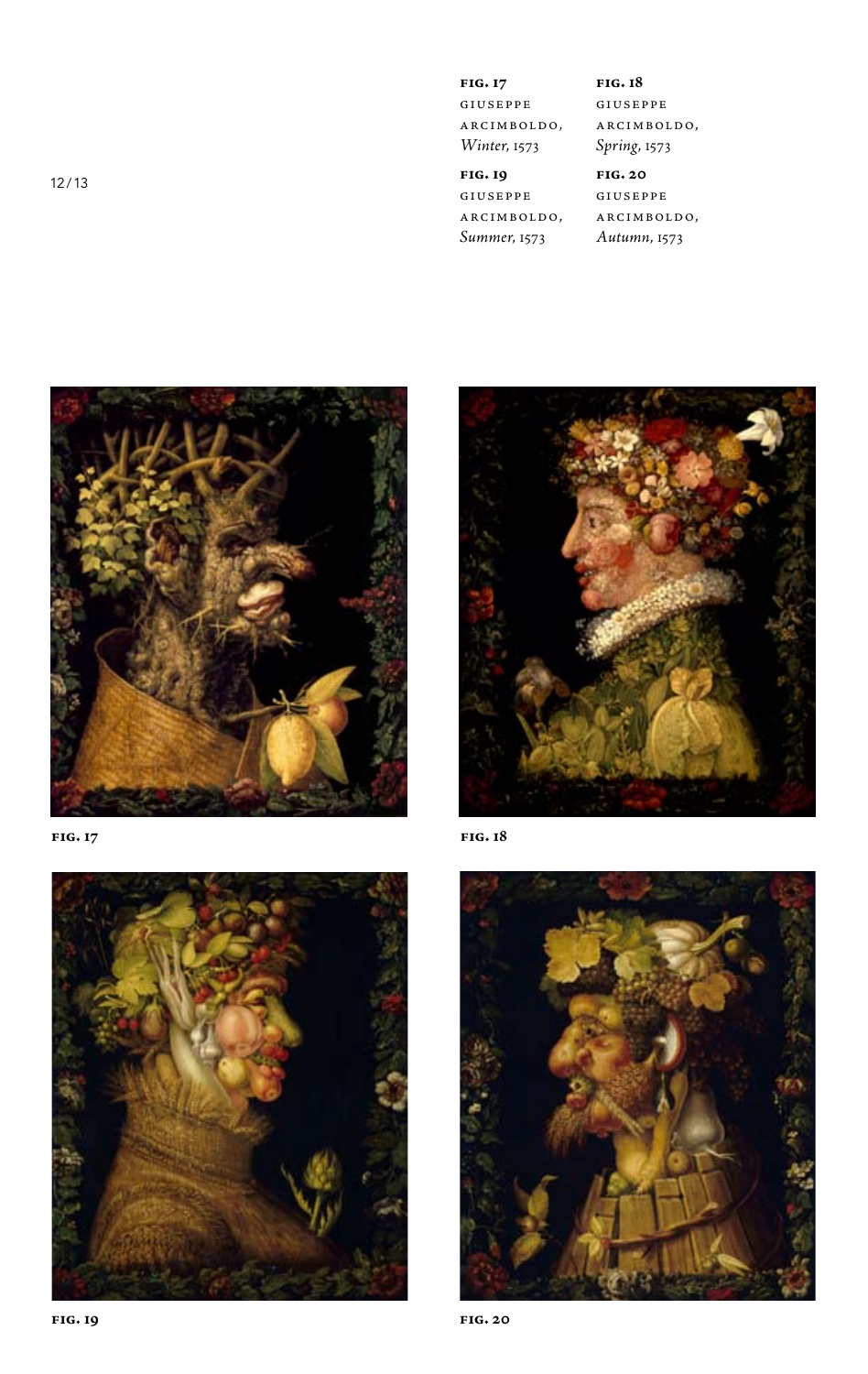of the Seasons and the Elements as political allegories. They represent a microcosm of the universe and proclaim the Habsburg empire to be eternal like the cycle of the seasons. Further, the disparate creatures and plants that coexist harmoniously in Arcimboldo's composite heads symbolize the peace and prosperity of Maximilian's magnificent reign.

In the end, the emperor was so pleased with Arcimboldo's creations that he displayed them in his *kunstkammer*, which was called an "Archive of Wisdom." He also sent out replicas, propaganda for his reign and the art of his court, to his relatives and other rulers in Madrid, Munich, and Dresden. Maximilian commissioned Arcimboldo himself to create a copy of the Four Seasons ( $FIGS. 17-20$ ) as a gift to Augustus, the elector of Saxony, a Protestant prince loyal to the Catholic Habsburgs. The floral borders framing each of the four works were added by a later artist.

## the professions

Arcimboldo drew on the idea of the composite for various categories of portraits. He represented professional activities through objects associated with each occupation, ingeniously characterizing court officials through the items that designated their office. In *The Librarian* (fig. 21), a portrait of the famous court historian Wolfgang Lazius, an open book provides his full head of hair, feather dusters his beard, keys his eyes, and bookmarks his fingers—perhaps an allusion to Lazius' work as an author of approximately fifty volumes.

In *The Jurist* (FIG. 22), a portrait of the vice chancellor Ulrich Zasius, a cooked chicken forms his face, a naked hatchling his nose and eyes, a fish's mouth his own, and a fish tail his chin. Perhaps the portrait alludes to slippery legal practices or to gluttony, yet Zasius' face might actually have been disfigured when he was thrown from a runaway carriage. There may have been other reasons why this vice chancellor would have been the target of court ridicule and the subject of such an ugly caricature. Perhaps Zasius made enemies when he prevented

## The Kunstkammer

Arcimboldo's composite heads were displayed in the *kunstkammer* (literally, "art chamber") of Maximilian II and, later, that of Rudolf II. A precursor of modern museums, the kunstkammer housed private collections of paintings, sculpture, Greek and Roman antiquities, coins, scientific instruments, and precious objects made of gold, silver, ivory, amber, rock crystal, and gems. Often a kunstkammer juxtaposed marvelous man-made works with wondrous curiosities of nature. The voyages of exploration to the New World and Asia spawned a fascination for exotic specimens and materials, such as nautilus shell, tortoiseshell, ostrich eggs, coral, and coconuts, which were fashioned into works of art. With collections of such breadth, the kunstkammer was a microcosm of the world as it was then known: a sixteenth-century observer described Maximilian's as an encyclopedia of "all earthly existence."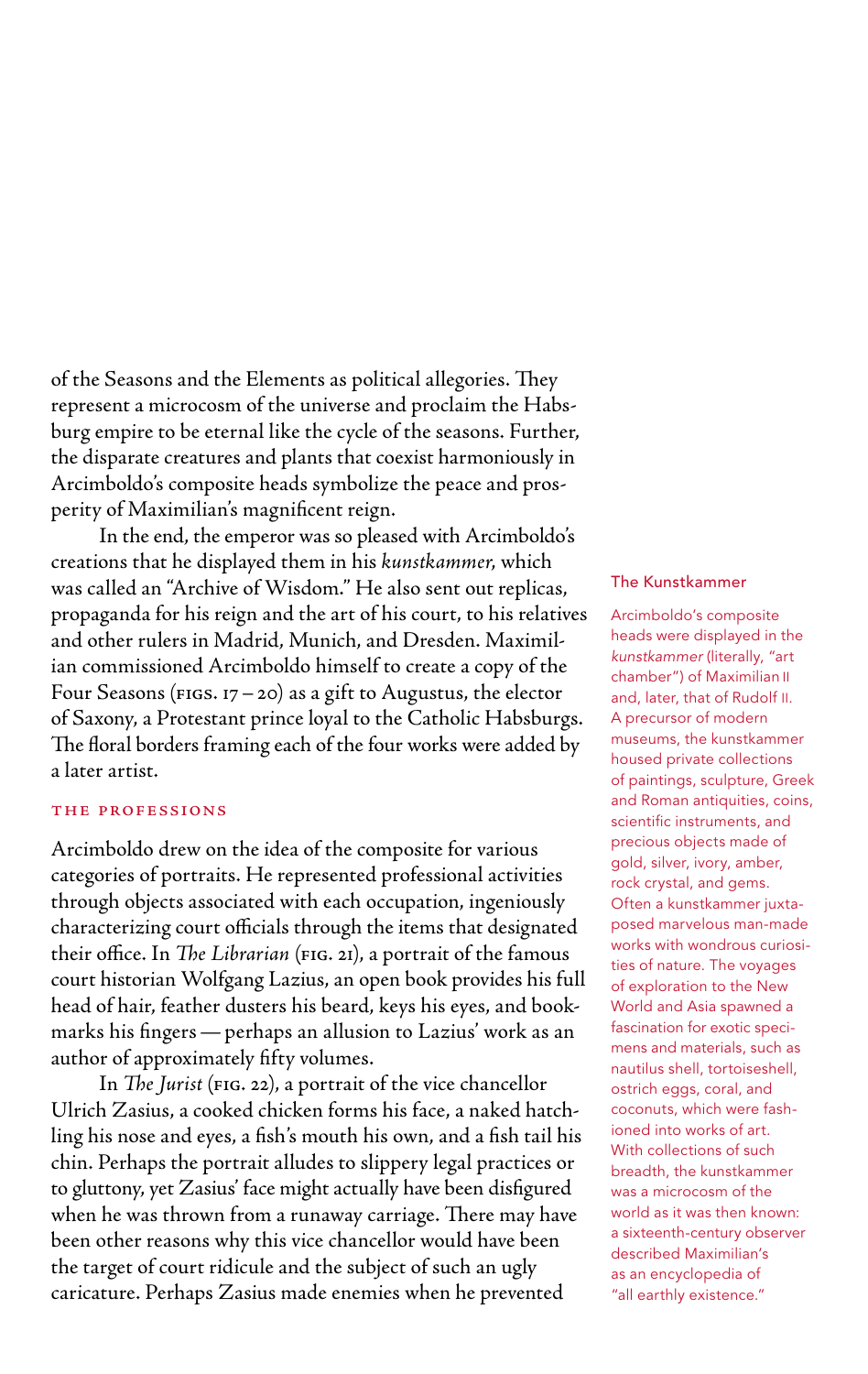

**fig. 21**



**fig. 21** giuseppe arcimboldo, *The Librarian*, c. 1566(?)

**fig. 22** giuseppe arcimboldo, *The Jurist*, 1566

14/15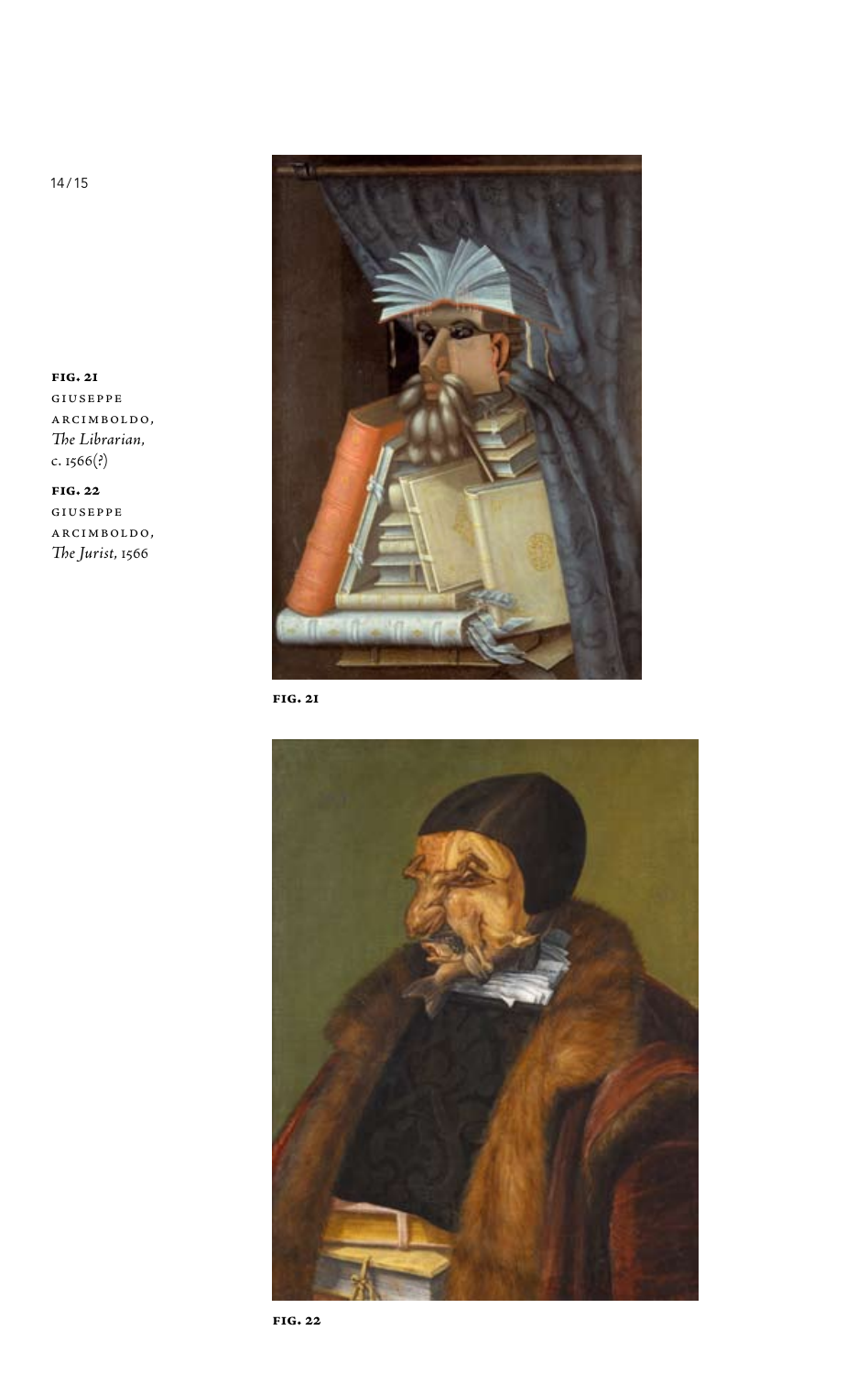the open-minded Catholic emperor from acquiring Protestant books. In any case, the painting was a success. According to Arcimboldo's friend Gregorio Comanini, "Of the pleasure it gave the emperor and the laughter it provoked at court, there is no need for me to tell you."

## reversible pictures

Part of Arcimboldo's genius lay in his clever renderings of subjects that can change completely depending on the angle from which they are viewed. In addition to his personifications of the Seasons, which are also anthropomorphic still lifes, the artist painted still lifes of roasted meats on a platter (fig. 23) and of vegetables (fig. 25). In these works Arcimboldo has incorporated another trick: when the pictures are turned upside-down, they surprise us with a comic face. These are thus "reversible" pictures. The roasted meats become the head of a cook ( $FIG. 24$ ), and the vegetable still life becomes a gardener (FIG. 26). In this way they are paradoxical images, since when we see the face we do not see the still life, and vice versa. Reversible pictures date back to antiquity. Plutarch tells of the painter Pauson, who was commissioned to depict a galloping horse but instead presented his patron with an image of a horse rolling on its back. When the patron became angry, Pauson turned the picture upside-down and had the last laugh. Among humanists these stories were well known, and Fonteo may have transmitted them to Arcimboldo.

## the final decades

Arcimboldo spent most of the last two decades of his career in the service of Emperor Rudolf II, working in Vienna, Prague, and, after the artist returned home in 1587, Milan. According to the sixteenth-century Milanese historian Paolo Morigia, Emperor Rudolf 's collections contained "portraits of all members of the Austrian court painted by the divine hand of our Arcimboldo." Yet no such likenesses by Arcimboldo survive today and no extant paintings by him are known to date from his years in Prague.

## Rudolf II

Rudolf II (1552–1612) succeeded his father, Maximilian, as Holy Roman Emperor in 1576. In 1583, Rudolf moved the imperial capital from Vienna to the flourishing city of Prague, which became the cultural heart of the empire, drawing artists, philosophers, scientists, and mathematicians from across Europe. Fascinated by astrology and alchemy, then considered legitimate sciences, he brought the astronomers Tycho Brahe and Johannes Kepler to Prague, where they established observatories. More interested in the arts and humanities than affairs of state, Rudolf amassed the most extraordinary art collection of his day. It included thousands of paintings by fifteenth- and sixteenthcentury artists, among them Arcimboldo, whose works reflect the lively interchange between artists and scientists that occurred at Rudolf's court.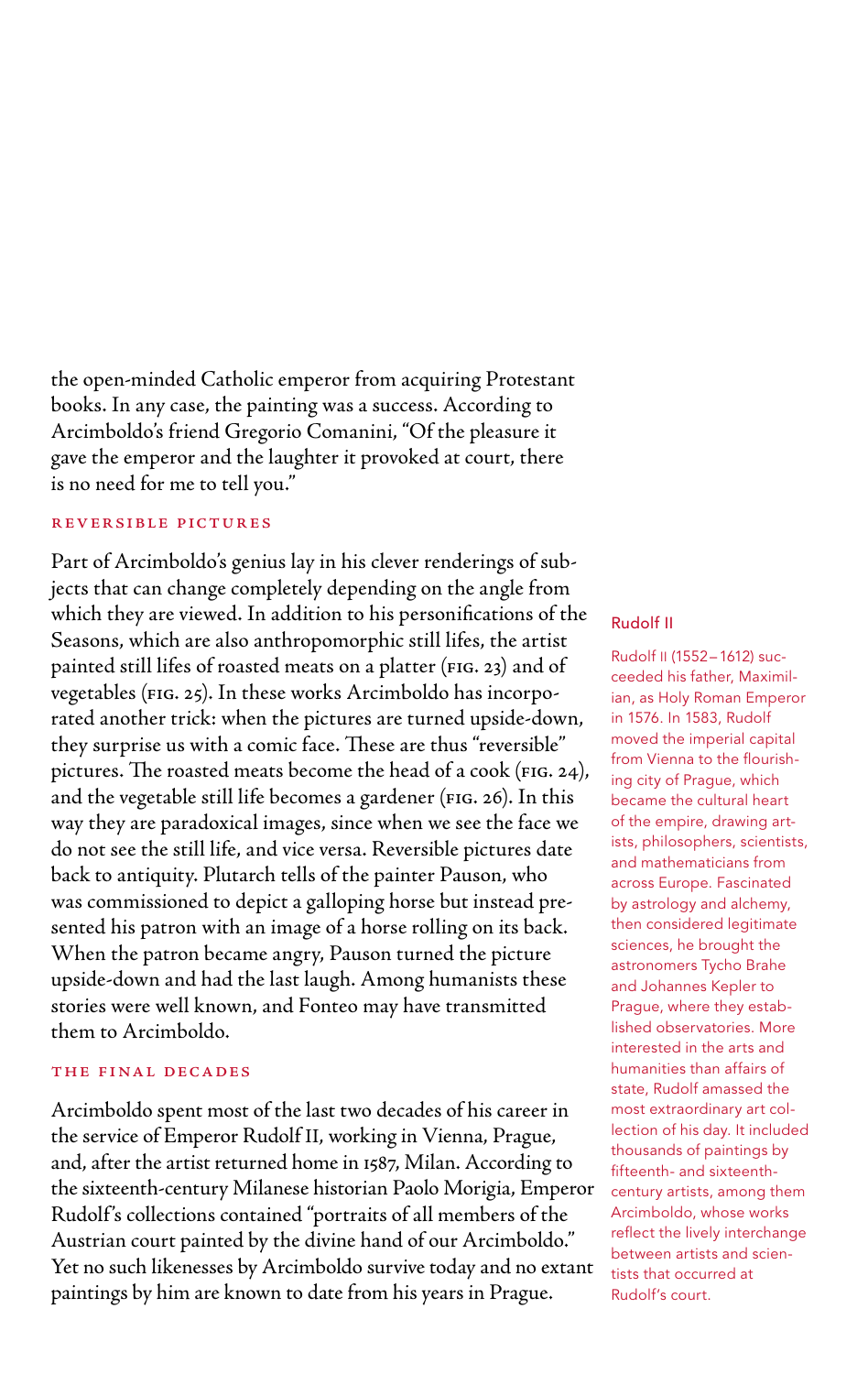**figs. 23, 24** giuseppe arcimboldo, *The Cook*, 1570





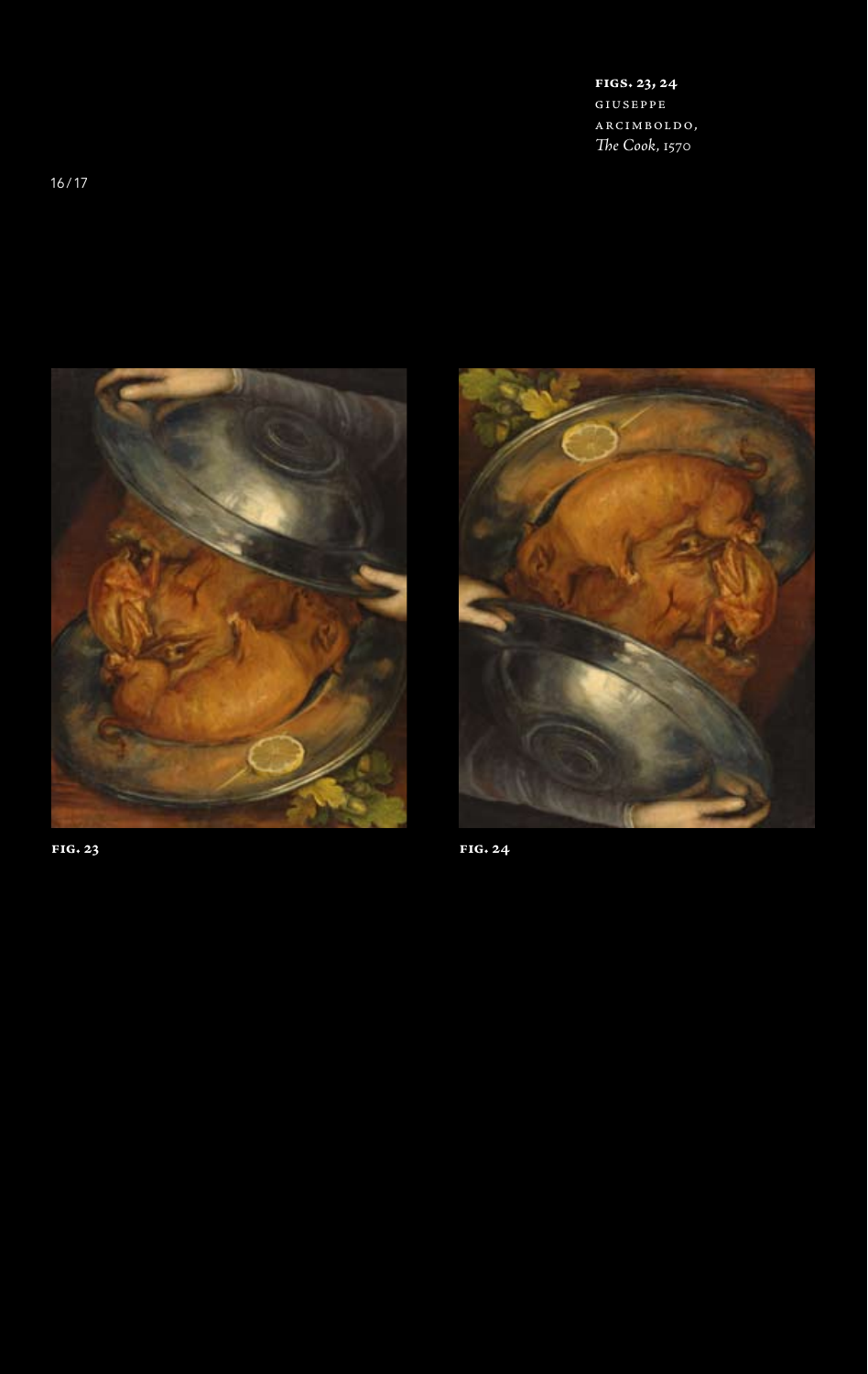**figs. 25, 26** giuseppe arcimboldo, *The Vegetable Gardener*, c. 1590



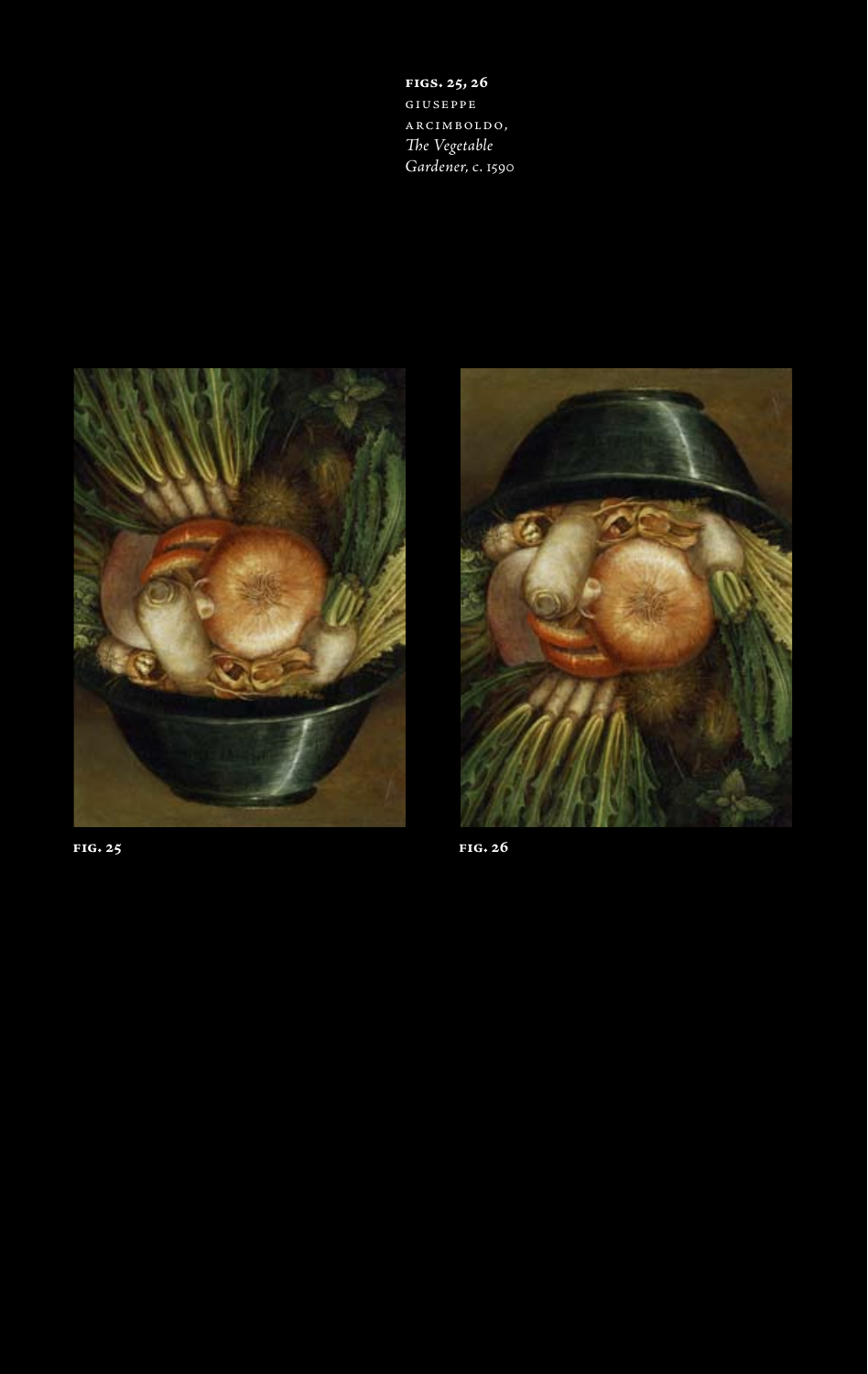Many of the artist's drawings from that time are preserved, however, and include studies of animals and plants kept in the Prague menageries. In addition, Arcimboldo presented Rudolf with four albums (only one of which survives) of drawings depicting parade costumes and imaginative floats for pageants, tournaments, and festivals that the artist designed for the entertainment of the imperial court. As an expert in the fine arts as well as in the "wonders of nature," Arcimboldo also traveled widely on the emperor's behalf to acquire works of art, precious objects, and natural curiosities for the imperial kunstkammer.

Arcimboldo's surviving paintings for Rudolf II were created in Milan and may include the reversible *Vegetable Gardener* (fig. 26). The most renowned work from the artist's late period depicts the emperor in the guise of Vertumnus, the ancient Roman god of the seasons and vegetation (see cover). The painting inspired several poems of praise, including two by Arcimboldo himself, which were collected in a booklet that accompanied *Vertumnus* when it was sent to Prague in 1591. Another of the poems, written by the artist's friend Comanini, explains that the painting was conceived in homage to Rudolf: the luxuriant blossoms and ripe fruits that make up the figure symbolize the prosperity and harmony of his reign, which marked the return of a golden age. The painting conveyed its serious message with humor: according to Comanini, the sight of *Vertumnus* elicited much laughter at court.

Among Arcimboldo's last works is *Four Seasons in One Head* (FIG. 27), a gift to Comanini. The naked tree trunk represents winter, a season that produces nothing yet enjoys the bounties of the others—the flowers of spring; the cherries, wheat, and plums of summer; and the apples and grapes of autumn. On a branch among the apples, Arcimboldo inscribed his name in the wood beneath the bark that has been stripped away, raising the possibility that the painting is a cryptic selfportrait. Was the artist, who had then reached the winter of his career, brooding over his own bygone seasons?

Text by Sylvia Ferino-Pagden, curator of Italian Renaissance painting, Kunsthistorisches Museum, Vienna, with contributions from the departments of exhibition programs and Italian paintings, National Gallery of Art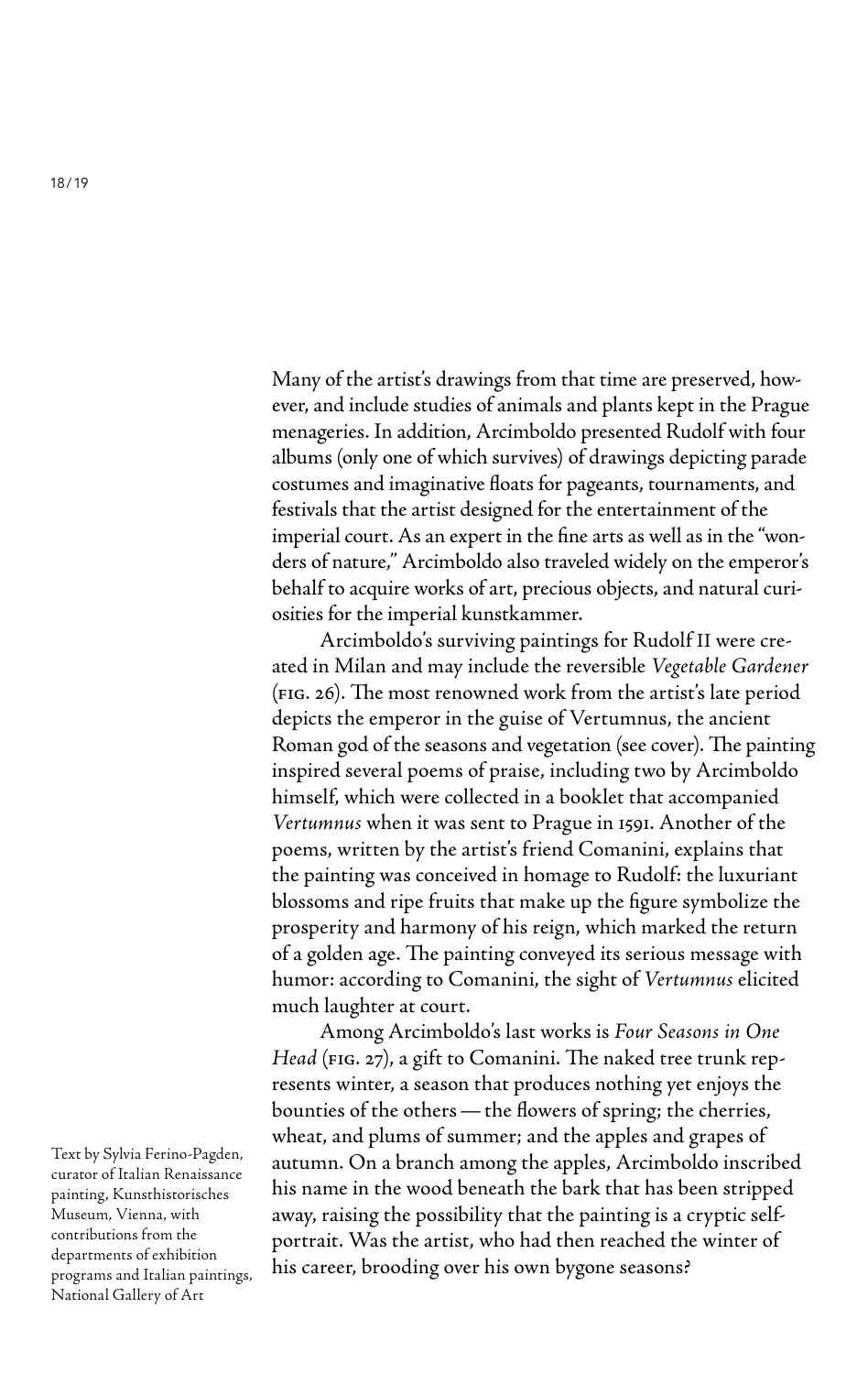**fig. 27**  giuseppe arcimboldo, *Four Seasons in One Head*, c. 1590

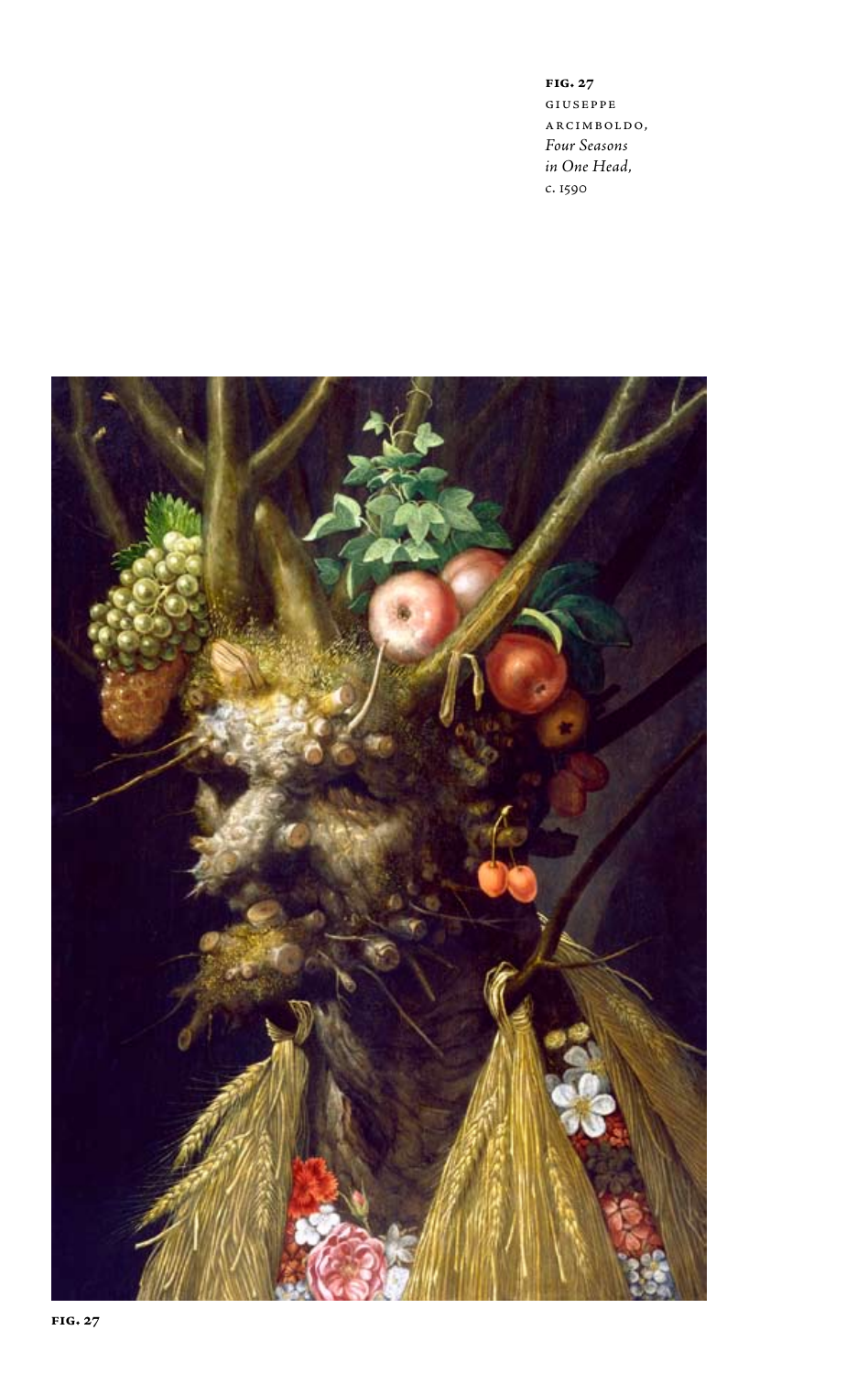# Checklist

#### paintings

1. *Winter*, 1563 oil on panel 66.6 × 50.5 cm  $(26 \frac{1}{4} \times 19 \frac{7}{8} \text{ in.})$ Kunsthistorisches Museum, Vienna, inv. no. 1590 **fig. 1**

2. *Spring*, 1563 oil on panel 65 × 50 cm  $(25\frac{9}{16} \times 19\frac{11}{16} \text{ in.})$ Museo de la Real Academia de Bellas Artes de San Fernando, Madrid, inv. no. 606 **fig. 2**

3. *Summer*, 1563 oil on panel  $67 \times 50.8$  cm  $(26 \frac{3}{8} \times 20 \text{ in.})$ Kunsthistorisches Museum, Vienna, inv. no. 1589 **fig. 3**

4. *Fire*, 1566 oil on panel 66.5 × 50.8 cm  $(26\frac{3}{16} \times 20 \text{ in.})$ Kunsthistorisches Museum, Vienna, inv. no. 1585

**fig. 15**

5. *Water*, 1566 oil on panel 66.5 × 50.5 cm  $(26^{3}/_{16} \times 19^{7}/_{8} \text{ in.})$ Kunsthistorisches Museum, Vienna, inv. no. 1586 **fig. 16**

6. *Earth*, 1566(?) oil on panel 70.2 × 48.7 cm  $(27<sup>5</sup>/s \times 19<sup>3</sup>/16 \text{ in.})$ Private collection **fig. 14**

*(not in exhibition)*

7. *Winter*, 1573 oil on canvas 76 × 63.5 cm  $(29^{15}/16 \times 25 \text{ in.})$ Musée du Louvre, Paris, Département des Peintures, inv. no. R.F. 1964-33 **fig. 17**

8. *Spring*, 1573 oil on canvas 76 × 63.5 cm  $(29^{15}/16 \times 25 \text{ in.})$ Musée du Louvre, Paris, Département des Peintures, inv. no. R.F. 1964-30 **fig. 18**

9. *Summer*, 1573 oil on canvas 76 × 63.5 cm  $(29^{15}/16 \times 25 \text{ in.})$ Musée du Louvre, Paris, Département des Peintures, inv. no. R.F. 1964-31 **fig. 19**

10. *Autumn*, 1573 oil on canvas 76 × 63.5 cm  $(29^{15}/16 \times 25 \text{ in.})$ Musée du Louvre, Paris, Département des Peintures, inv. no. R.F. 1964-32 **fig. 20**

11. *The Jurist*, 1566 oil on canvas 64 × 51 cm  $(25^{3}/16 \times 20^{1}/16 \text{ in.})$ Nationalmuseum, Stockholm, NMGrh 1227 **fig. 22**

12. *The Cook*, 1570 oil on panel 52.5 × 41 cm  $(20^{11}/16 \times 16^{1}/8 \text{ in.})$ Nationalmuseum, Stockholm, NM 6897 **figs. 23, 24**

13. *The Librarian*, c.  $1566$  $(?)$ oil on canvas 97 × 71 cm  $(38\frac{3}{16} \times 27\frac{15}{16} \text{ in.})$ Skokloster Castle, Skokloster **fig. 21**

14. *The Vegetable Gardener*, c. 1590 oil on panel 35.8 × 24.2 cm  $(14^{1}/8 \times 9^{1}/2 \text{ in.})$ Museo Civico "Ala Ponzone," Cremona, inv. no. 211 **figs. 25, 26**

15. *Reversible Head with Basket of Fruit*, c. 1590 oil on panel 55.9 × 41.6 cm  $(22 \times 16^{3}/8 \text{ in.})$ French & Company, New York **fig. 28**

16. *Vertumnus*, c. 1590 oil on panel  $68 \times 56$  cm  $(26^{3}/4 \times 22^{1}/16 \text{ in.})$ Skokloster Castle, Skokloster **cover**

17. *Four Seasons in One Head*, c. 1590 oil on panel 60.4 × 44.7 cm  $(23<sup>3</sup>/4 \times 17<sup>5</sup>/8 \text{ in.})$ Private collection, Courtesy of Pandora Old Masters Inc. **fig. 27**

### Drawings

18. Albrecht Dürer, German, 1471–1528 *Tuft of Cowslips*, 1526 gouache on vellum 19.3 × 16.8 cm  $(7^{5}/\text{s} \times 6^{5}/\text{s} \text{ in.})$ National Gallery of Art, Washington, The Armand Hammer Collection, 1991.217.1 **fig. 8**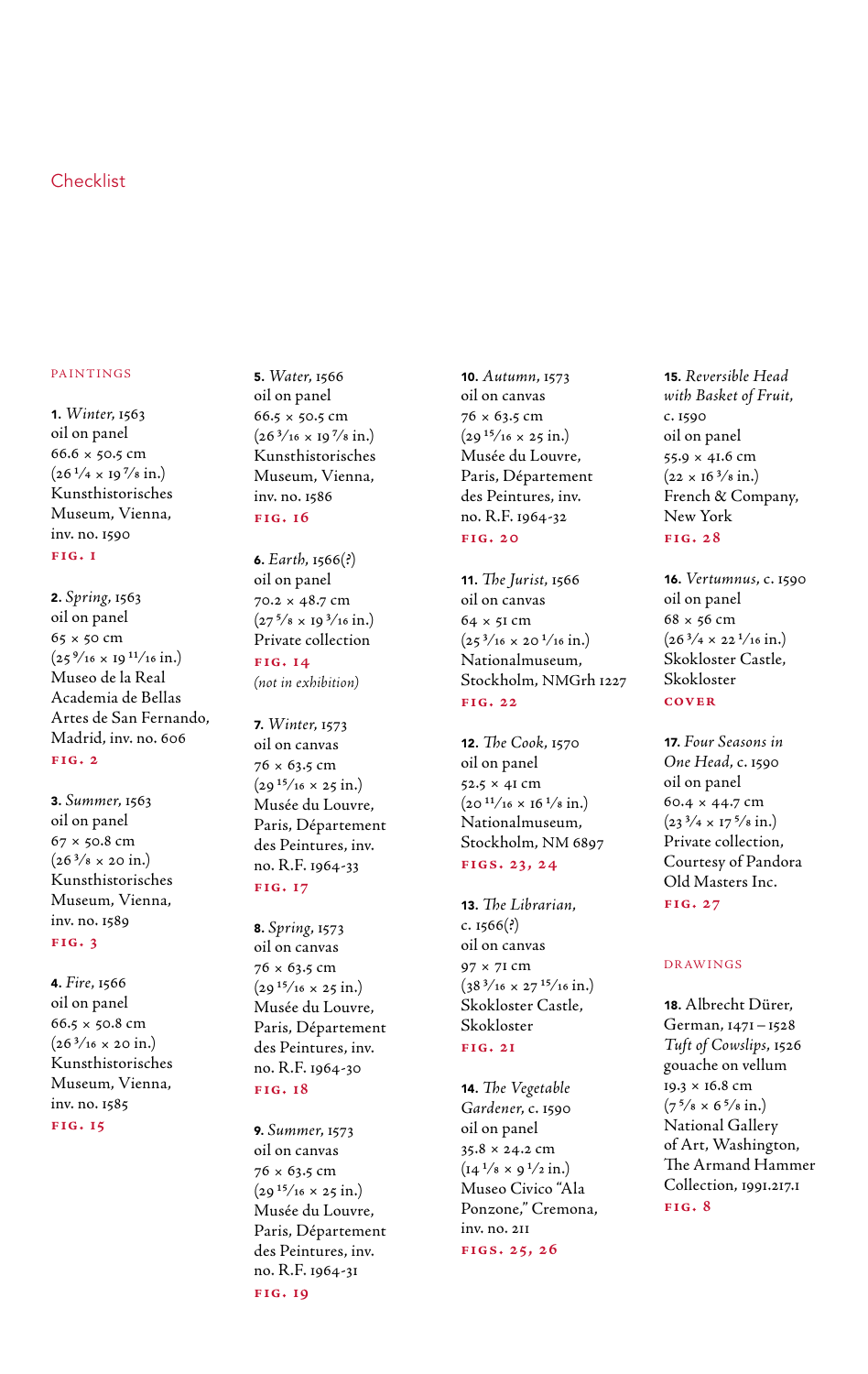

19. Hans Hoffmann, German, c. 1545/ 1550–1591/1592 *Red Squirrel*, 1578 watercolor and gouache over traces of graphite on vellum 25 × 17.8 cm  $(g^{13}/_{16} \times 7 \text{ in.})$ National Gallery of Art, Washington, Woodner Collection, 1991.182.5 **fig. 13**

20. Hans Hoffmann, German, c. 1545/ 1550–1591/1592 *Left Wing of a Blue Roller*, c. 1580 watercolor and gouache on parchment 18.9 × 23.9 cm  $(7^{7}/_{16} \times 9^{7}/_{16} \text{ in.})$ Dian Woodner Collection, Intended Gift to the National Gallery of Art, Washington

21. Leonardo da Vinci, Italian, 1452–1519 *Grotesque Head of an Old Woman*, c. 1490–1510 pen and brown ink on paper 6.4 × 5.1 cm  $(2<sup>1</sup>/2 \times 2 \text{ in.})$ Dian Woodner Collection, Intended Gift to the National Gallery of Art, Washington

# **fig. 10**

22. Leonardo da Vinci, Italian, 1452–1519 *Snub-Nosed Old Man with a Cowled Hat in Bust-Length Profile*, c. 1490–1510 pen and ink on paper  $6.35 \times 5.4 \text{ cm}$  $(2^{1/2} \times 2^{1/8} \text{ in.})$ Private collection **fig. 11**

## **fig. 28**  giuseppe arcimboldo, *Reversible Head with Basket of Fruit*, c. 1590

23. Leonardo da Vinci, Italian, 1452–1519 *Old Woman with Beetling Brow, Wearing a Tall Pointy Hat, in Bust-Length Profile*, c. 1490–1510 pen and ink on paper  $6.9 \times 5.6$  cm  $(2^{11}/_{16} \times 2^{3}/_{16} \text{ in.})$ Private collection

24. Jacopo Ligozzi, Italian, 1547–1627 *A Marmot with a Branch of Plums*, 1605 pen and brown ink with gouache on paper 38 × 44.1 cm  $(15 \times 17^{3}/8 \text{ in.})$ National Gallery of Art, Washington, Wolfgang Ratjen Collection, Purchased as the Gift of Helen Porter and James T. Dyke, 2007.111.121 **fig. 9**

25. Francesco Melzi, Italian, 1493–c. 1570 after Leonardo da Vinci, Italian, 1452–1519 *Two Grotesque Heads,*   $c. 1520(?)$ pen and brown ink on paper 4.5 × 9.9 cm  $(1^3/4 \times 3^7/8 \text{ in.})$ National Gallery of Art, Washington, Gift of Mrs. Edward Fowles, 1980.63.1

26. Attributed to Parmigianino, Italian, 1503–1540 *A Desiccated Rat*,  $c. 1540(?)$ red chalk on paper 15 × 22.3 cm  $(5\frac{7}{8} \times 8\frac{3}{4} \text{ in.})$ National Gallery of Art, Washington, Joseph F. McCrindle Collection, 2009.70.26

## Manuscripts and Books

27. *Blackbuck Antelope* in Ulisse Aldrovandi, *Quadrupedum Omnium Bisulcorum Historia*, Bologna, 1621 open: 37 × 49.3 cm  $(14\frac{9}{16} \times 19\frac{7}{16} \text{ in.})$ Joseph F. Cullman 3rd Library of Natural History, Smithsonian Institution Libraries, Washington

28. *Three-Footed Chickens* in Ulisse Aldrovandi, *Ornithologiae*, volume 2 of 3, Bologna, 1599–1603 open: 36.5 × 50 cm  $(14^{3}/8 \times 19^{11}/16 \text{ in.})$ Joseph F. Cullman 3rd Library of Natural History, Smithsonian Institution Libraries, Washington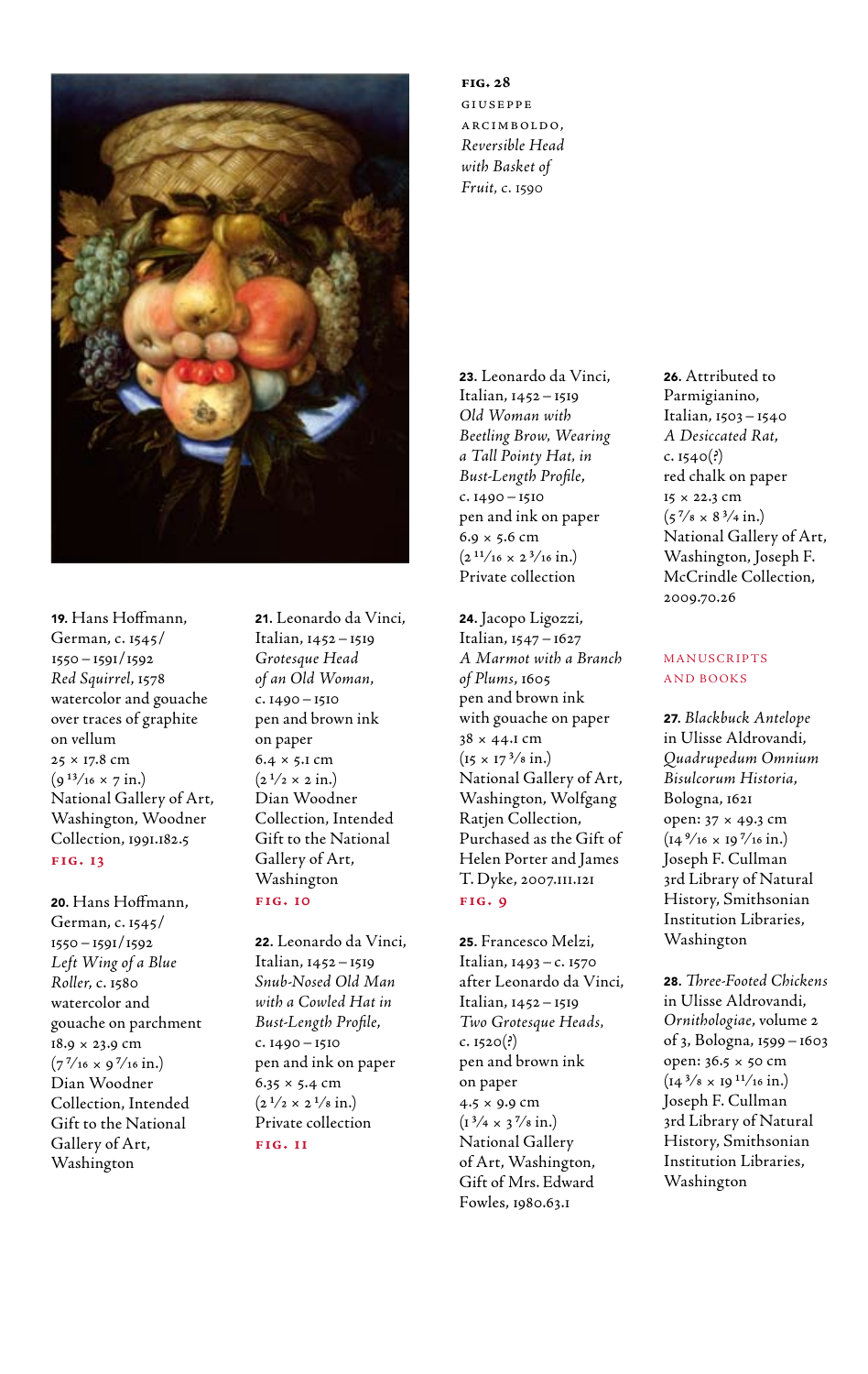**fig. 29**  *Gourds* in Leonhart Fuchs, *De Historia Stirpium Commentarii Insignes*, 1542



29. Domenico Buonvicini, Italian, active late 16th–early 17th century *Title Page with Flowers* in *Florilegium*, 1601 watercolor on paper open: 34.93 × 46.99 cm  $(13^{3}/4 \times 18^{1}/2 \text{ in.})$ Mrs. Paul Mellon, Oak Spring Garden Library, Upperville **fig. 5**

30. *Gourds* in Leonhart Fuchs, *De Historia Stirpium Commentarii Insignes*, Basel, 1542 hand-colored woodcut on paper open: 38.42 × 55.88 cm  $(15^{1}/8 \times 22 \text{ in.})$ Mrs. Paul Mellon, Oak Spring Garden Library, Upperville **fig. 29**

31. Giovanna Garzoni, Italian, 1600–1670 *Banana Plant (Musa)* in *Piante Varie*, c. 1650 Conté crayon, watercolor, gouache, and pen and ink on paper open: 48.3 × 38.1 × 4.4 cm  $(19 \times 15 \times 1^3/4 \text{ in.})$ Dumbarton Oaks Research Library, Washington

32. Joris Hoefnagel, Flemish, 1542–1600 *Hairy Man* in *Animalia Rationalia et Insecta (Ignis)*, volume 1, c. 1575/1580 watercolor and gouache, with gold oval border, on vellum page size: 14.3 × 18.4 cm  $(5^{5}/\text{s} \times 7^{1}/\text{4} \text{ in.})$ National Gallery of Art, Washington, Gift of Mrs. Lessing J. Rosenwald, 1987.20.5.2

33. Joris Hoefnagel, Flemish, 1542–1600 *Elephant* in *Animalia Quadrupedia et Reptilia (Terra)*, volume 2, c. 1575/1580 watercolor and gouache, with gold oval border, on vellum page size: 14.3 × 18.4 cm  $(5^{5}/\text{s} \times 7^{1}/\text{4} \text{ in.})$ National Gallery of Art, Washington, Gift of Mrs. Lessing J. Rosenwald, 1987.20.6.2 **fig. 12**

34. Joris Hoefnagel, Flemish, 1542–1600 *Sea Turtle*s in *Animalia Aquatilia et Cochiliata (Aqua)*, volume 3, c. 1575/1580 watercolor and gouache, with gold oval border, on vellum page size: 14.3 × 18.4 cm  $(5^{5}/\text{s} \times 7^{1}/\text{4} \text{ in.})$ National Gallery of Art, Washington, Gift of Mrs. Lessing J. Rosenwald, 1987.20.7.2

35. Joris Hoefnagel, Flemish, 1542–1600 *Heron* and *Helmeted Curassow* in *Animalia Volatilia et Amphibia (Aier)*, volume 4, c. 1575/1580 watercolor and gouache, with gold oval border, on vellum page size: 14.3 × 18.4 cm  $(5^{5}/\text{s} \times 7^{1}/\text{4} \text{ in.})$ National Gallery of Art, Washington, Gift of Mrs. Lessing J. Rosenwald, 1987.20.8.11

36. *Crocus* and *Helenium* in Pietro Andrea Mattioli, *Commentarii in Sex Libros*, Venice, 1565 woodcut with silver highlights on paper open: 42.55 × 61.6 cm  $(16^{3}/4 \times 24^{1}/4 \text{ in.})$ Mrs. Paul Mellon, Oak Spring Garden Library, Upperville

37. Jacques Le Moyne de Morgues, French, c. 1533–1588 *Damask Rose and Pansy with Insects* in *Manuscript of Paintings of Flowers, Butterflies, and Insects*, c. 1570 watercolor and gouache on gold ground on vellum open: 11.43 × 16.51 cm  $(4<sup>1</sup>/2 \times 6<sup>1</sup>/2 \text{ in.})$ Dumbarton Oaks Research Library, Washington **fig. 4**

## sculpture

38. Attributed to Antonio Abondio, Italian, 1538–1591 *Arabian Camel (or Dromedary)*, c. 1570s/1580s lead 9.6 × 7.9 cm  $(3^{3}/4 \times 3^{1}/8 \text{ in.})$ National Gallery of Art, Washington, Gift of Lisa Unger Baskin in honor of Douglas Lewis, 2004.51.1

39. German 16th Century, *Satirical Head of a Pope*, c. 1540 silver diameter: 3.4 cm (15⁄16 in.) National Gallery of Art, Washington, Eugene L. and Marie-Louise Garbaty Fund, 2006.82.2.a

22/23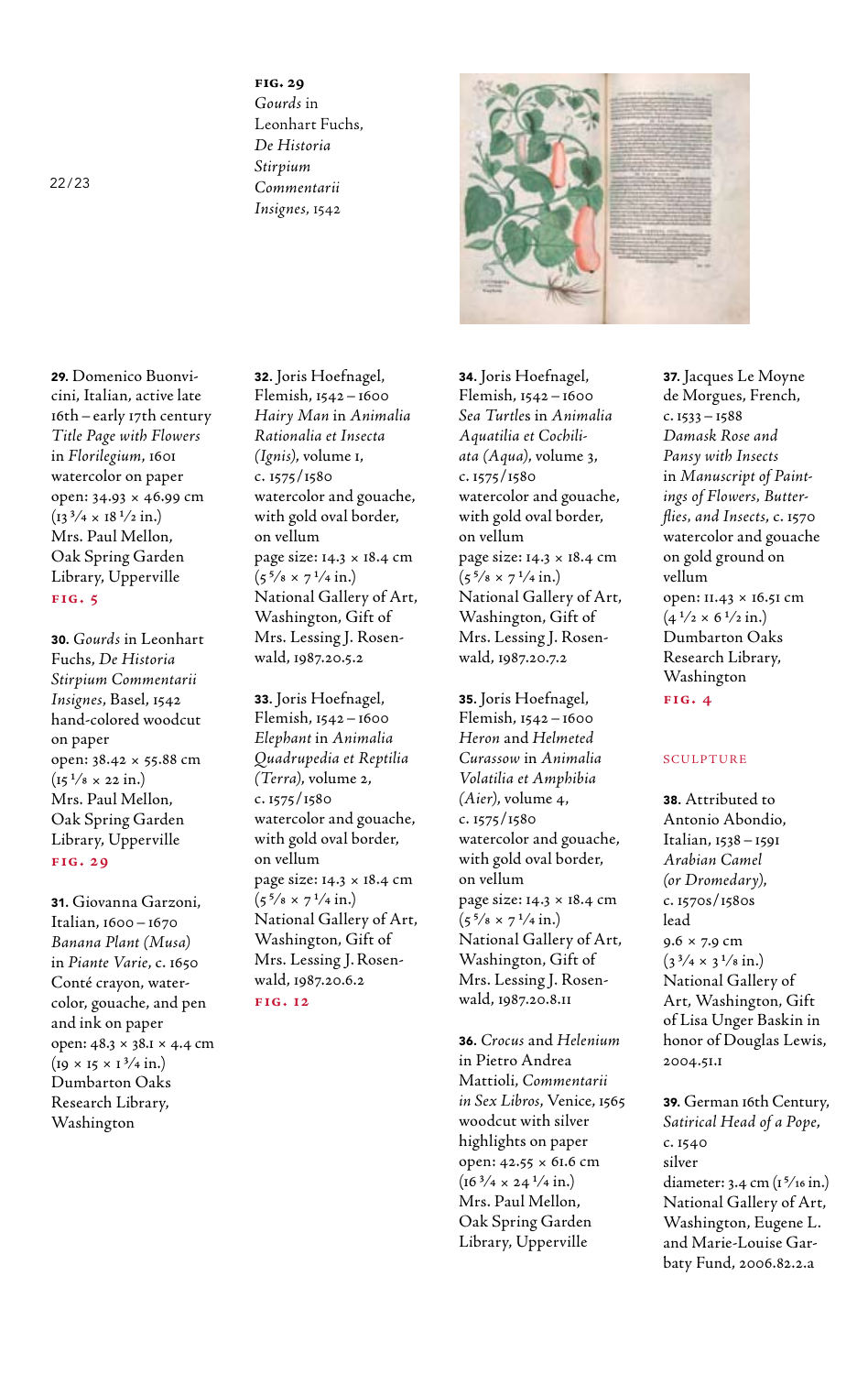#### THIS EXHIBITION WAS ORGANIZED BY THE NATIONAL GALLERY OF ART, WASHINGTON.

**The exhibition is made possible by Louisa and Robert Duemling.**

#### **It also is sponsored by Altria Group.**

#### **Additional support is provided by The Exhibition Circle of the National Gallery of Art.**

#### **it is supported by an indemnity from the Federal Council on the Arts and the Humanities.**

40. German 16th Century, *Satirical Head of a Pope*, c. 1540 bronze diameter: 2.6 cm (1 in.); with integrally cast suspension loop: 3.3 cm  $(1^{\frac{5}{16}}$  in.) National Gallery of Art, Washington, Gift of Lisa Unger Baskin, 2007.150.5.a

41. Giovanni Paolo Negroli, Italian, active 1525/1565 *Helmet (Burgonet) in the Form of a Dolphin Mask*, 1540/1545 iron or steel, embossed and chiseled 29.5 × 20.9 × 31.6 cm  $(\text{II} \frac{5}{8} \times 8 \frac{1}{4} \times \text{II} \frac{7}{16} \text{ in.})$ National Gallery of Art, Washington, Widener Collection, 1942.9.355

42. Paduan 16th Century, *Box in the Form of a Crab* bronze  $4.8 \times 17.1 \times 9.3$  cm  $(1^{7}/8 \times 6^{3}/4 \times 3^{11}/16 \text{ in.})$ National Gallery of Art, Washington, Samuel H. Kress Collection, 1957.14.86 **fig. 6**

43. Probably Paduan 16th Century, *A Crab on a Toad* bronze 5.5 × 11.3 × 10 cm  $(2^{3}/_{16} \times 4^{7}/_{16} \times 3^{15}/_{16} \text{ in.})$ National Gallery of Art, Washington, Samuel H. Kress Collection, 1957.14.87

44. Probably Paduan 16th Century, *Inkwell in the Form of a Frog beside a Tree Stump* bronze  $7.4 \times 14.2 \times 8.2$  cm  $(2^{15}/_{16} \times 5^{9}/_{16} \times 3^{1}/_{4} \text{ in.})$ National Gallery of Art, Washington, Samuel H. Kress Collection, 1957.14.89

45. Severo da Ravenna, Italian, active 1496– 1525/1538 *Siren Candleholder*, c.1510/1530 bronze  $24 \text{ cm} (9^{7}/16 \text{ in.})$ National Gallery of Art, Washington, Gift of Patricia Bauman and John Landrum Bryant, 2001.85.1

46. Workshop of Severo da Ravenna, *A Sea Monster*, 1500/1509 bronze 8.9 × 22.6 × 13.6 cm  $(3<sup>1</sup>/2 \times 8<sup>7</sup>/8 \times 5<sup>3</sup>/8 in.)$ National Gallery of Art, Washington, Samuel H. Kress Collection, 1957.14.75

#### **CERAMICS**

47. Bernard Palissy, French, 1510–1589 *Platter*, last quarter of the 16th century lead-glazed earthenware 52.07 × 39.37 × 7.1 cm  $(20<sup>1</sup>/2 \times 15<sup>1</sup>/2 \times 2<sup>13</sup>/16 \text{ in.})$ Lent by The Metropolitan Museum of Art, Gift of Julia A. Berwind, 53.225.52 **fig. 7**

48. After Bernard Palissy, *Rustic Plate with Crocodile, Snake, and Lizard,* 19th century lead-glazed earthenware 35.56 × 43.82 × 7.62 cm  $(14 \times 17^{1/4} \times 3 \text{ in.})$ The Corcoran Gallery of Art, Washington, William A.Clark Collection, 26.495

Checklist compiled by the department of Italian paintings, National Gallery of Art

#### **photography credits**

© Dumbarton Oaks Research Library and Collection, Rare Book Collection, Washington, DC: fig. 4; © Nationalmuseum, Stockholm: figs. 22–24; Réunion des Musées Nationaux/Art Resource, NY, Louvre, Paris: figs. 17–20; © Skokloster Castle, Skokloster, photo: Samuel Uhrdin: fig. 21 and cover

#### **further reading**

Sylvia Ferino-Pagden, ed., *Arcimboldo (1526–1593)* (Milan: Skira Editore, S.p.A., 2007).

Thomas DaCosta Kaufmann, *Arcimboldo: Visual Jokes, Natural History, and Still-Life Painting* (Chicago and London: University of Chicago Press, 2009).

#### **front cover**

giuseppe arcimboldo, *Vertumnus*, c. 1590 (no. 16)

**back cover**

giuseppe arcimboldo, *Summer* (detail)*,* 1563 (no. 3)